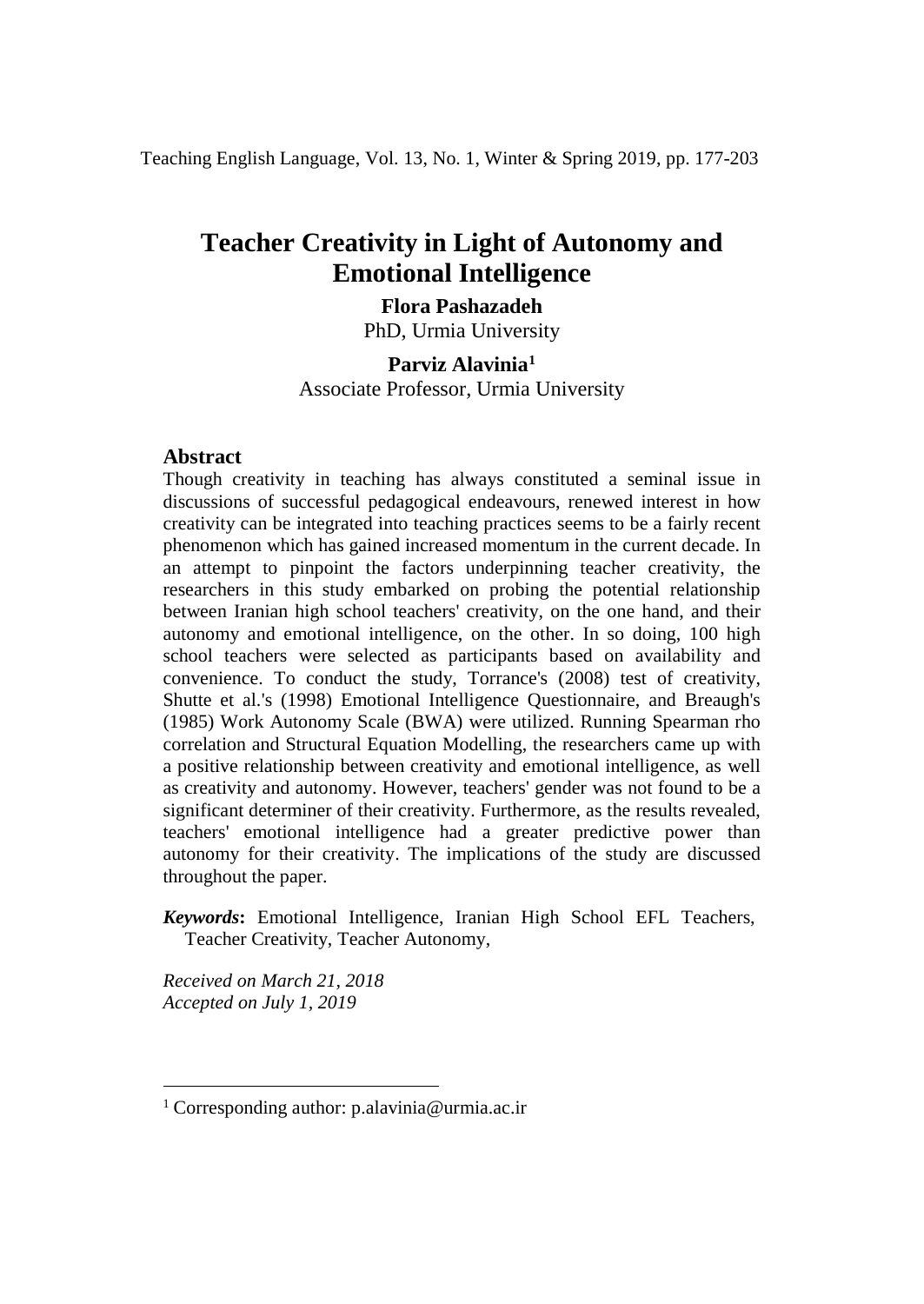Teacher Creativity …

## **1. Introduction**

The burgeoning movement of a society is tremendously contingent upon its educational system and teachers' role in directing this cause seems indisputable. A successful instructional program must take account of a variety of factors, including the establishment of creative learning opportunities, endorsement of individual differences among learners, and accreditation of learners' individual and unique potentials for learning (Jedynak, 2012). Thus, teaching, as Takahashi, Austin and Morimoto (2000) contend, must be "purposeful, interactive, and creative" (p. 119).

Richards (2013) is of the view that though a great many qualities and characteristics may underlie good teaching, teacher creativity is to be regarded as one of the most prominent factors in this regard. As he rightfully puts it, "creativity is said to provide a powerful way of engaging learners with their learning. Creative teaching is said to increase levels of motivation and self-esteem on the part of learners and to prepare them with the flexible skills they need for the future" (Richards, 2013, p. 20).

Though there is an acceptable amount of consensus among the researchers concerning the importance of creativity as a key determiner of success, little concord exists among experts regarding what creativity encompasses (Mullet, Willerson, Lamb & Kettler, 2016). In Nunan's (2013, p. 70) words, for instance, creativity refers to "the recombination of familiar elements into new and previously unrehearsed forms." In simpler terms, Nunan's definition entails providing the learners with opportunities to utilize the language they have been exposed to in unexpected and novel ways. Teacher creativity is also at times placed on a par with the practice of reflective teaching (e.g., Farrell, 2014). Benedek et al. (2016), on the other hand, underscore the role of perceived novelty and appropriateness in our appraisal of creativity. Furthermore, in the definition offered by Plucker,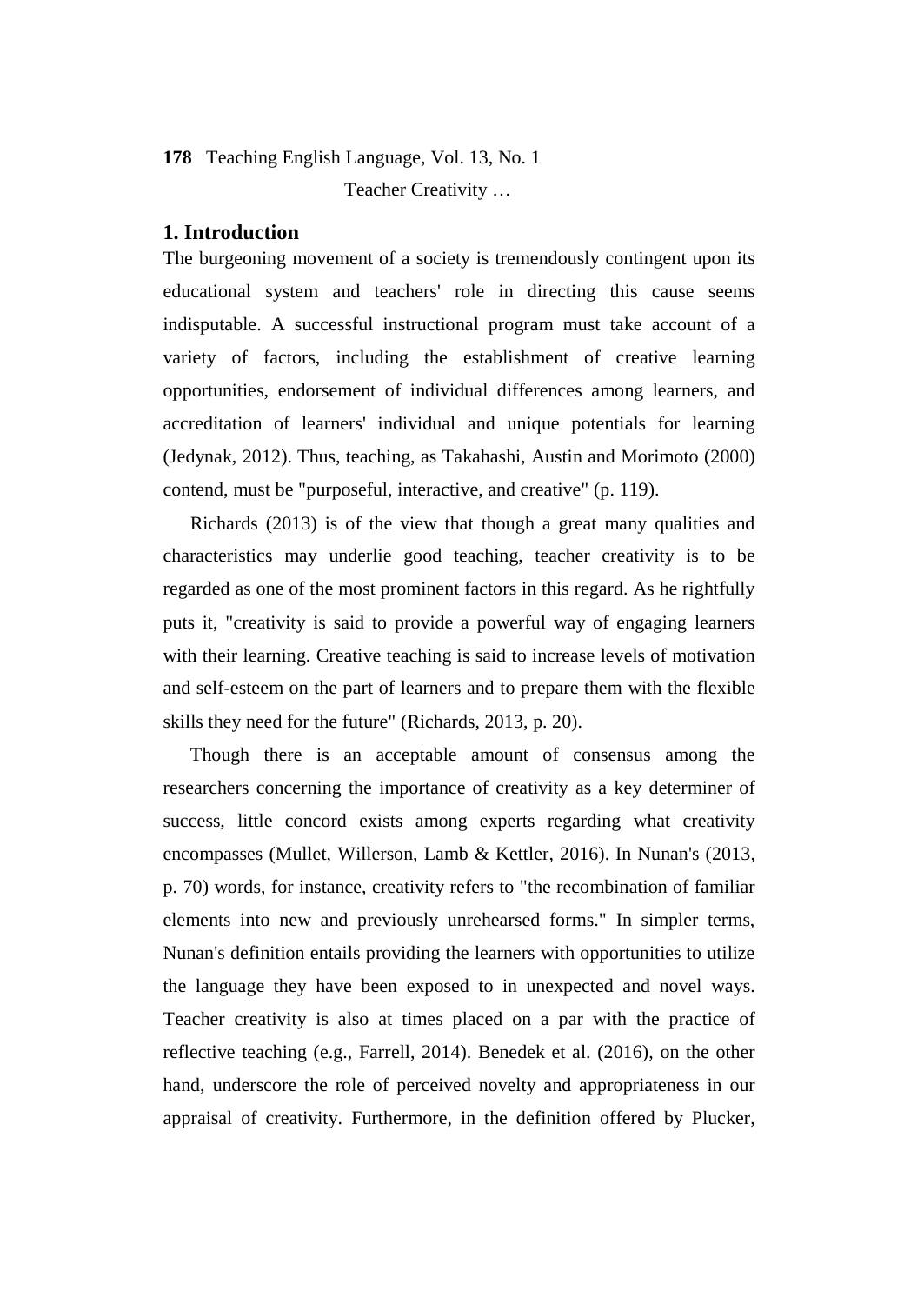# Teaching English Language, Vol. 13, No. 1 **179** Pashazadeh & Alavinia

Beghetto, and Dow (2004, p. 90), creativity is defined as "the interaction among aptitude, process, and environment by which an individual or group produces a perceptual product that is both novel and useful as defined within a social context" (cited in Hartley, Plucker & Long, 2016). Finally, elaborating on teacher creativity, Xerri and Vassallo (2016) state that

> Being creative means we are not just followers but leaders, not just consumers but creators, not just an audience but sharers. Being creative means we do not hermetically seal our knowledge and experience inside our heads, but rather expressing the willingness to share with others (p. 3).

As Stewart and Irie (2012) state, creativity and autonomy are the indispensable components of learner-centered education (LCE), and hence the amelioration of these features for both learners and teachers must constitute the major focus of pedagogy in postmodern era. Communicative language teaching (CLT) as the quintessential epitome of LCE stresses the role of creativity as a principal building block of language learning (Ben Said & Zhang, 2014). In this regard, Arends (2012) is of the view that while "the goals of instruction are to teach students how to think more clearly, more critically, and more creatively" (p. 325), teacher-fronted methodologies promulgate "excessive attention to control, orderliness, and efficiency at the expense of creativity and spontaneity" (p. 26). Also, as Richards and Rogers (2001) rightfully contend,

> Absent from the traditional view of methods is a concept of learner-centeredness and teacher creativity: an acknowledgment that learners bring different learning styles and preferences to the learning process, that they should be consulted in the process of developing a teaching program, and that teaching methods must be flexible and adaptive to learners'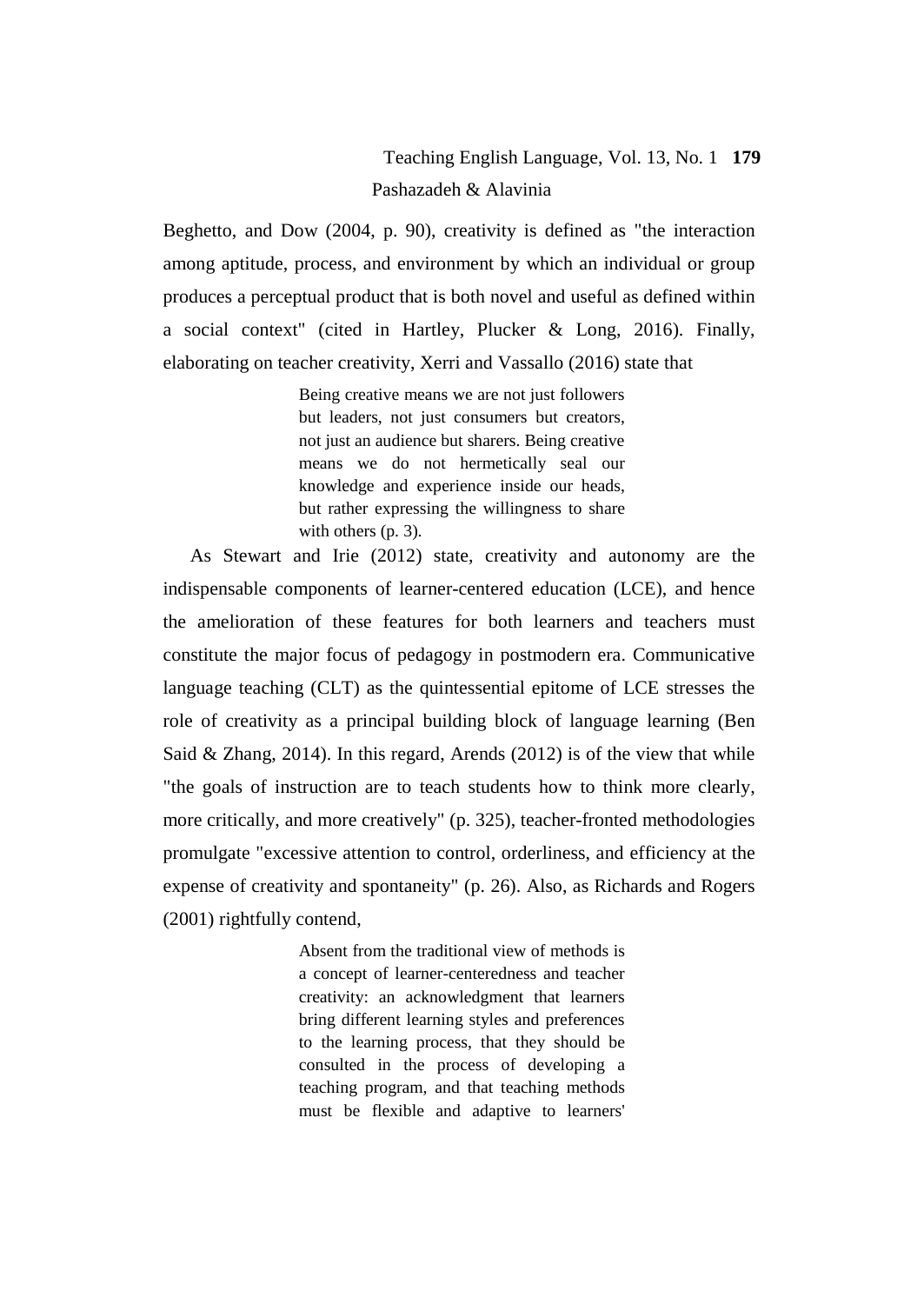Teacher Creativity …

needs and interests. At the same time, there is often little room for the teacher's own personal initiative and teaching style. The teacher must submit herself or himself to the method. (p. 247).

Among other factors that may thwart teacher creativity and in turn, hamper sense of autonomy in teachers, mention can be made of the role of textbooks, tasks and activities (Montijano Cabrera, 2014). In this respect, Bell and Pomerantz (2016) are of the view that adding a touch of humour and language play to instructional activities may help bring about more creative use of language and foster autonomy.

A third factor that may encumber teacher creativity according to Maslow (cited in Korthagen, 2001) is excessive 'rationality' which is said to tamper with teachers' spontaneity. Creative teaching is thus said to be facilitated by a state of "one-ness of the teacher, the students, teaching, and learning" (Korthagen, 2001, p. 236) or the so-called flow experience, a harmonious relationship among the "thoughts, intentions, feelings and all the senses" (Csikszentmihalyi, 1991, p. 41).

In addition to teachers' sense of autonomy which is postulated to have close bonds with teacher creativity in the current study, teachers' emotional intelligence (EI) is also assumed to play a part in directing their teaching creativity. Intelligent behavior has partly been associated with the individual's ability to adapt to and cope with new environmental demands. Though Gardner's (1983) attempts must be acknowledged as the pioneering endeavors aimed at characterizing intelligence as a dynamic, multifaceted and context-dependent attribute, Sternberg's (1985) theory known as 'successful intelligence' must be regarded as the main cornerstone of contextsensitive type of intelligence, which enjoys very close ties with the notion of creativity. Among the three components of Sternberg's theory, namely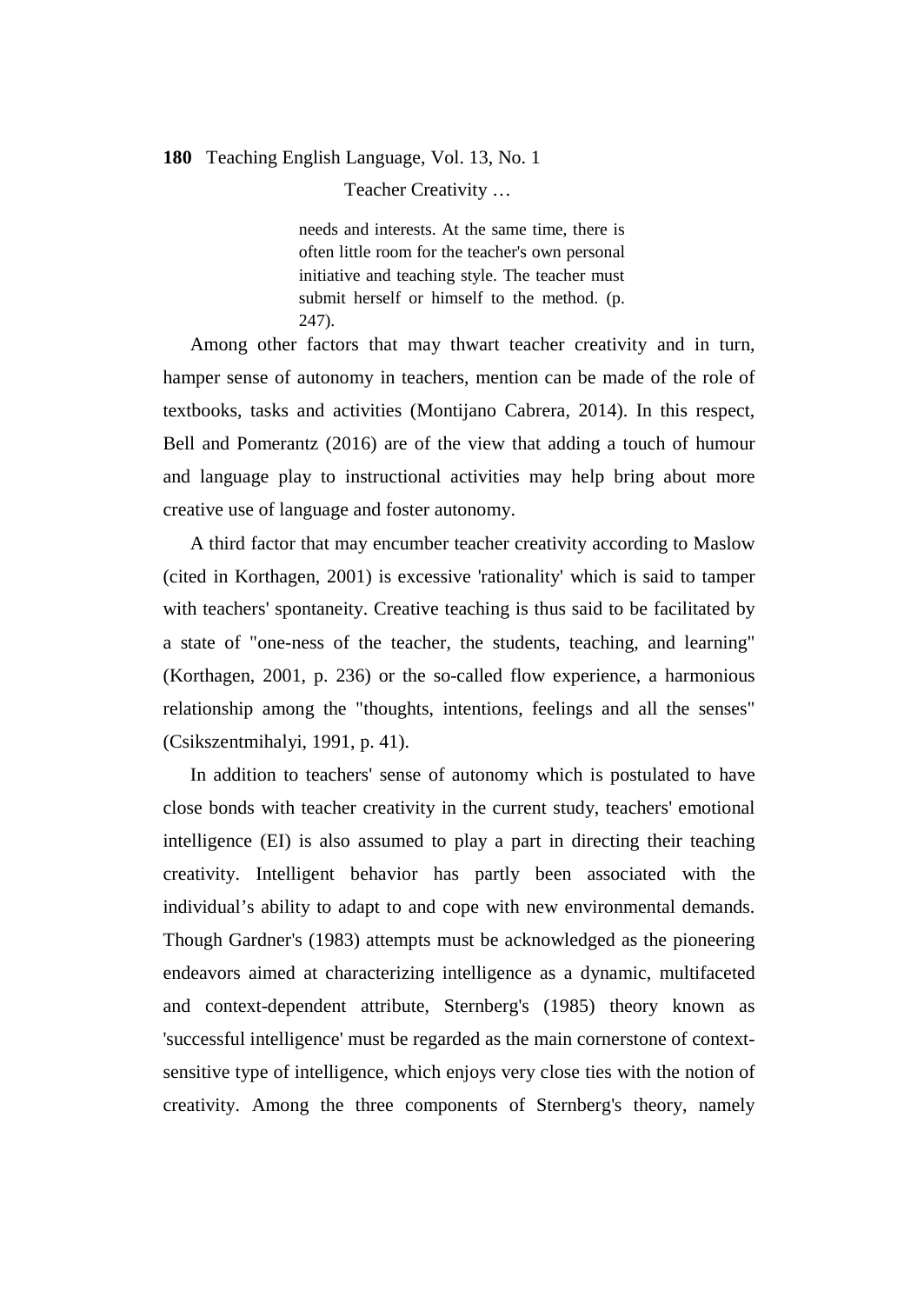# Teaching English Language, Vol. 13, No. 1 **181** Pashazadeh & Alavinia

*analytical intelligence* – "an individual's cognitive processes" – *creative intelligence* – "an individual's insight for coping with new experiences" – and *practical intelligence* – "an individual's ability to adapt and reshape his or her environment" (Arends, 2012, p. 50) – the last two are thought to be more relevant to the concept of teacher creativity discussed in this study.

### **2. Literature Review**

As Shin and Jang (2017) put it, "creativity has become one of the core competencies recognized by proponents of  $21<sup>st</sup>$  century education, as it equips students with the ability to cope with an unpredictable future" (p. 5). Gardiner (2017) is of the view that activities such as narrative practice, engaging in art, empathy and collaboration are among the factors that can foster creativity in pedagogical contexts. In like manner, Yates and Twigg (2017) also subscribe to the view that creativity is a culturally-framed trait rather than a personal attribute.

Jónsdóttir (2017) makes a distinction between the two overlapping concepts of teaching for creativity and teaching creatively. While the former deals with applying teaching styles which center around amelioration of creative thinking in learners, the latter refers to the application of innovative techniques and approaches with the aim of producing more efficacious and fascinating learning. Though these two concepts may appear to be distinct at the first sight, there is a need to integrate them in our instructional endeavors to bring about more creative learning. The interrelatedness and unified nature of these two notions is also underscored by Jeffrey and Craft (2004, cited in Shin & Jang, 2017).

Yates and Twigg (2017), on the other hand, contrast the notions of creative practice and creativity-fostering practice, the former being concerned with being inventive in adopting creative approaches in the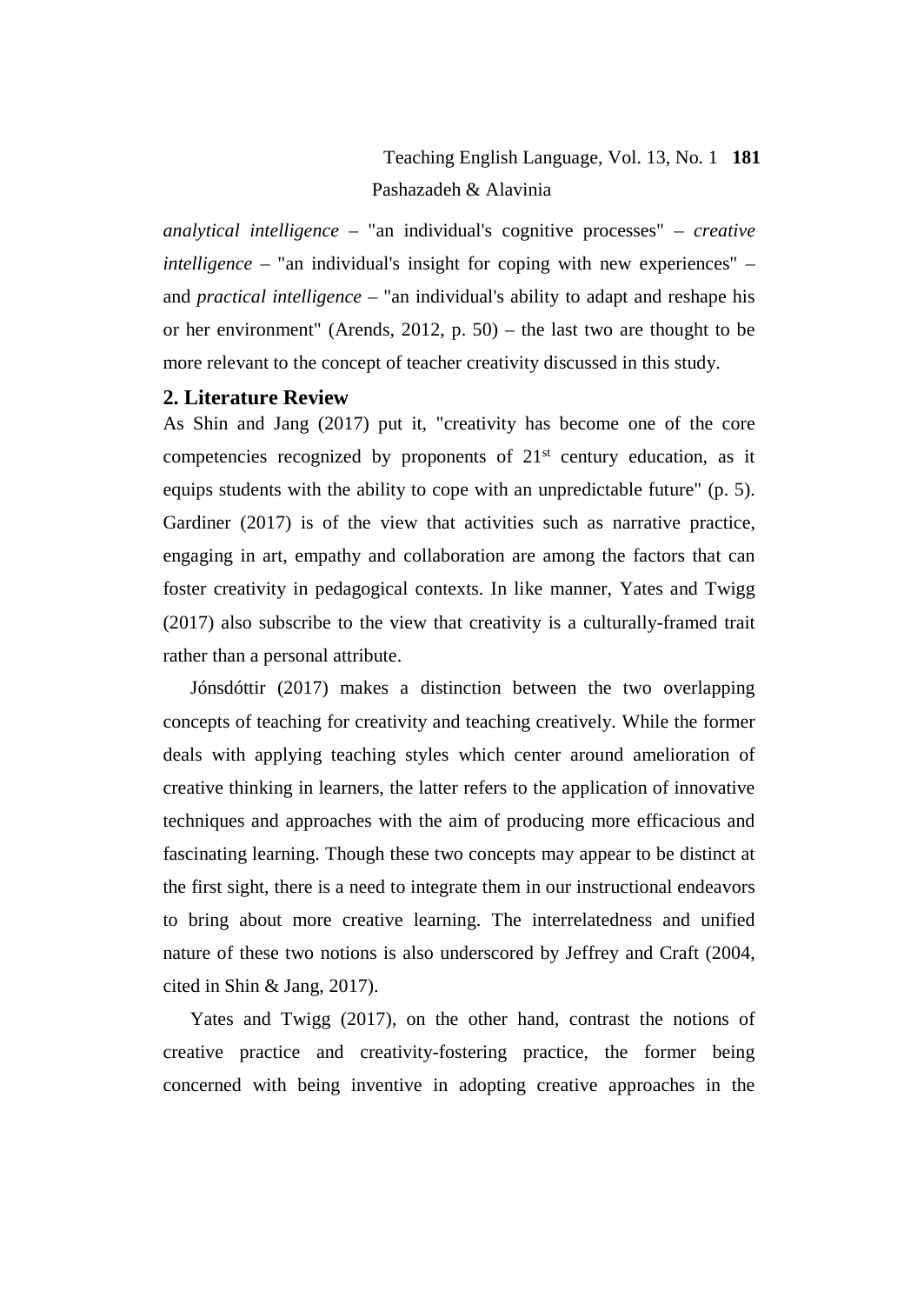# **182** Teaching English Language, Vol. 13, No. 1 Teacher Creativity …

classroom, and the latter being more learner-supportive in the sense that it allows for more choice on the part of learners and ameliorates their agency.

The importance of creativity in learning contexts has engrossed so many researchers around the world. In the study conducted by Benedek et al. (2016), for instance, a test was devised by the researchers to gauge teachers' creativity evaluation skills and the results pointed to the importance of teachers' intelligence as one of the determining factors in predicting their creativity evaluation skills.

Furthermore, Hartley, Plucker and Long (2016) probed into the gotogetherness between teachers' creative self-efficacy and their evaluation of learner creativity. In their study which was carried out in the Chinese elementary school context, 60 teachers and 3623 students participated. The findings revealed a significant correlation between teachers' reported and real Creative Self-Efficacy (CSE) ratings. Moreover, a significant difference was reported between teachers' perceptions of the degree to which they could embolden learners' CSE and their real classroom CSE.

Jónsdóttir (2017), on the other hand, performed an action research to explore the factors that lead to producing more pedagogical creativity. Using a variety of data collection means including research group meetings, journals, reflective notes and student information, she found that the most domineering themes acting as constraints on the way of creative teaching were the amount of control in learning context and the degree of agency provided for learners.

In a meta-analysis of the research addressing creativity in educational contexts, Mullet, Willerson, Lamb and Kettler (2016) delved into an indepth analysis of papers published in the 1999-2015 period. Investigating the findings of these studies, they found that teachers 1) mostly held restricted, inaccurate and unclear perceptions of creativity; 2) misconceived creativity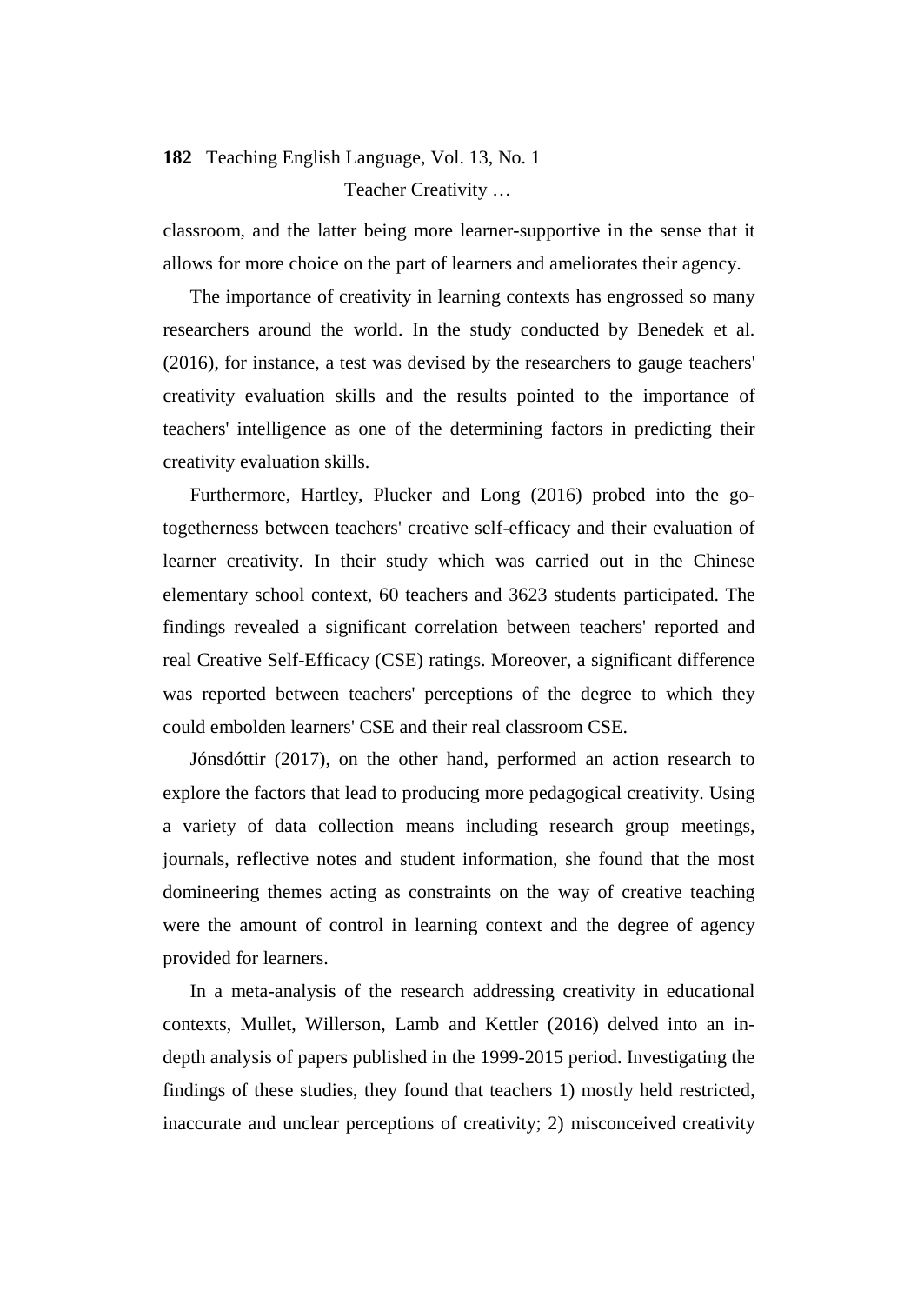# Teaching English Language, Vol. 13, No. 1 **183** Pashazadeh & Alavinia

as being characterized by behaviors such as social conformity, high mental ability, and artistic talent, while according to experts creative behavior is manifested by features such as nonconformity, flexibility, critical thinking, risk taking and the like; and 3) lacked the skills and abilities for assessment of creativity in learners.

Research on teacher autonomy has gained more momentum in the recent years. Wang and Zhang (2014) highlight the prominence of fostering teacher autonomy and maintain, "finding ways to support teacher research for developing teacher autonomy is vital to sustain the continuity of the curriculum reform" (p. 223).

Hermansen (2017) raises the notion of teachers' collective autonomy and contends that collective autonomy is to be taken more seriously than individual autonomy, and fostering collective autonomy for teachers can be made feasible through "teachers' interactions with knowledge resources, through activities like instructional planning or teacher collaboration" (p. 6).

In like manner, Vangrieken, Grosemans, Dochy, and Kyndt (2017) advocate this novel trend of flourishing teacher autonomy via collaboration in their study, and maintain that, though "older definitions focus on autonomy as meaning independence through isolation and alienation, more recent conceptions include collaborative decision-making and freedom to make prescriptive professional choices" (p. 303).

In their paper, Nguyen and Wlakinshaw (2018) report on the challenges facing Vietnamese teachers of English in exercising teacher autonomy. Adopting a sequential exploratory mixed methods approach, they implemented an online survey plus interview and observation to gather data. Their study mainly dealt with the teachers' perceptions of teacher autonomy and the way teachers get around the constraints on the way of implementing teacher autonomy. In their probe into the principal constraints on the way of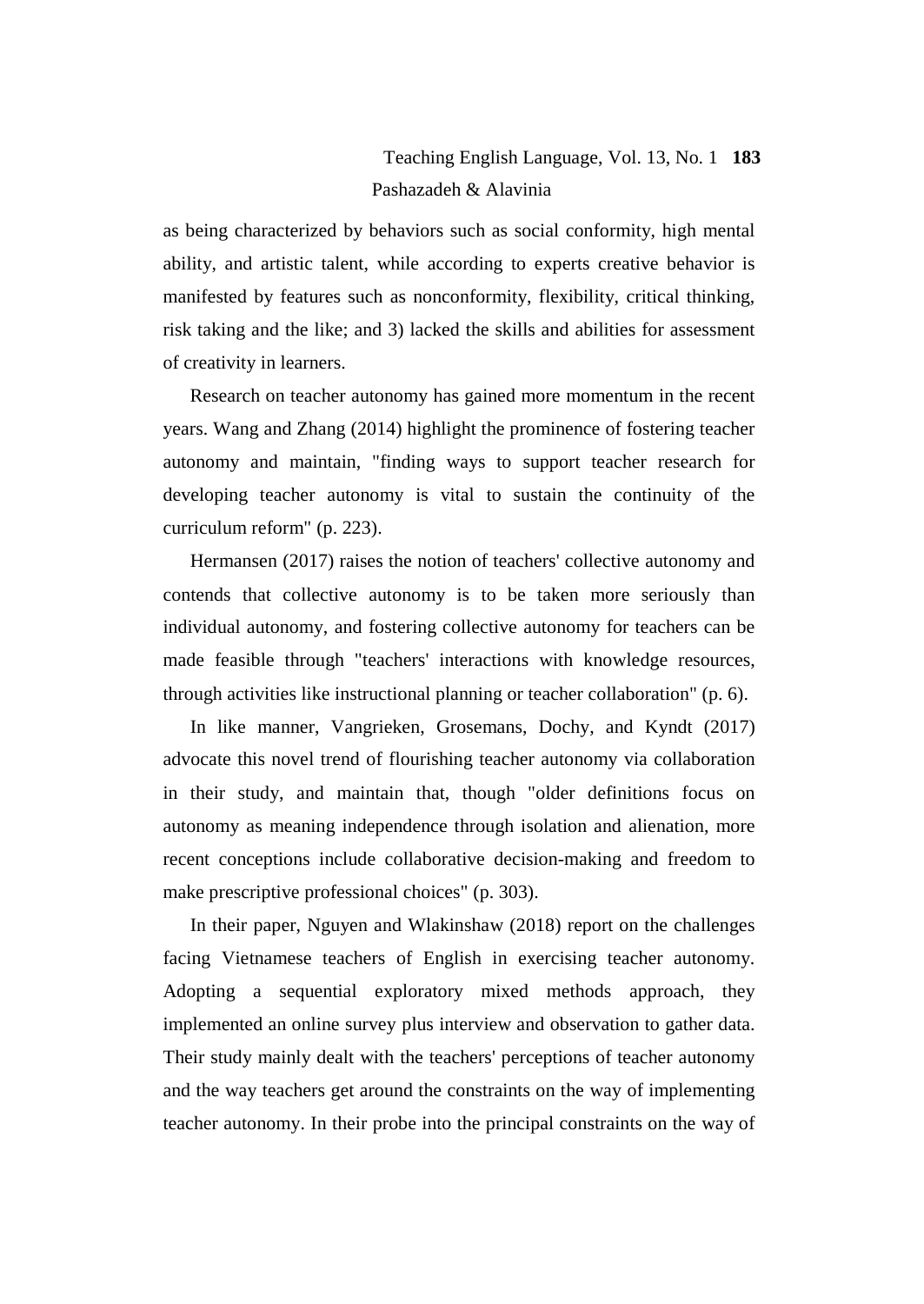# **184** Teaching English Language, Vol. 13, No. 1 Teacher Creativity …

implementing teacher autonomy, they came up with both structural/cultural as well as individual factors restricting teachers' autonomy. Concerning the structural constraints, for instance, they found the teachers' compliance with the prescribed, mainstream curriculum-related and assessment regulations was the main confining element for teachers' autonomous practice.

Teachers' Emotional Intelligence (EI) is the other factor investigated in relation to teacher creativity in the study. Attempts made at schools to enhance emotional and social intelligence of teachers and school staff, according to Brady (2006), help school administrators reach their overall instructional objectives. Teaching with emotional intelligence, as Mortiboys (2005, p. 8) states, involves attempts aimed at "creating a positive emotional climate; recognizing and working with the feelings of yourself and of your learners; using listening skills with groups as well as with individuals; dealing with learners' expectations; and having a developed self-awareness."

Browsing the literature on the issue at hand, the researchers came up with only two relevant studies concerning the role of emotional intelligence in enhancing creativity. In their probe into the association between emotional intelligence and creativity, Noorafshan and Jowkar's (2013) used a sample of 548 high school learners. Running regression analysis, they came up with the high predictive power of emotional intelligence for creativity. Though different researchers have grappled with the notions of teacher creativity, autonomy and emotional intelligence, particularly in the recent years, meagre investigations, if any, have strived to probe into the relationship between the three variables in the study. Thus, the present study intends to bridge the gap in this regard through analysing these three factors in a single research in relation to one another.

In another investigation on the potential relationship between emotional intelligence and creativity, Salavera, Usán, Chaverri, Gracia, Aure, and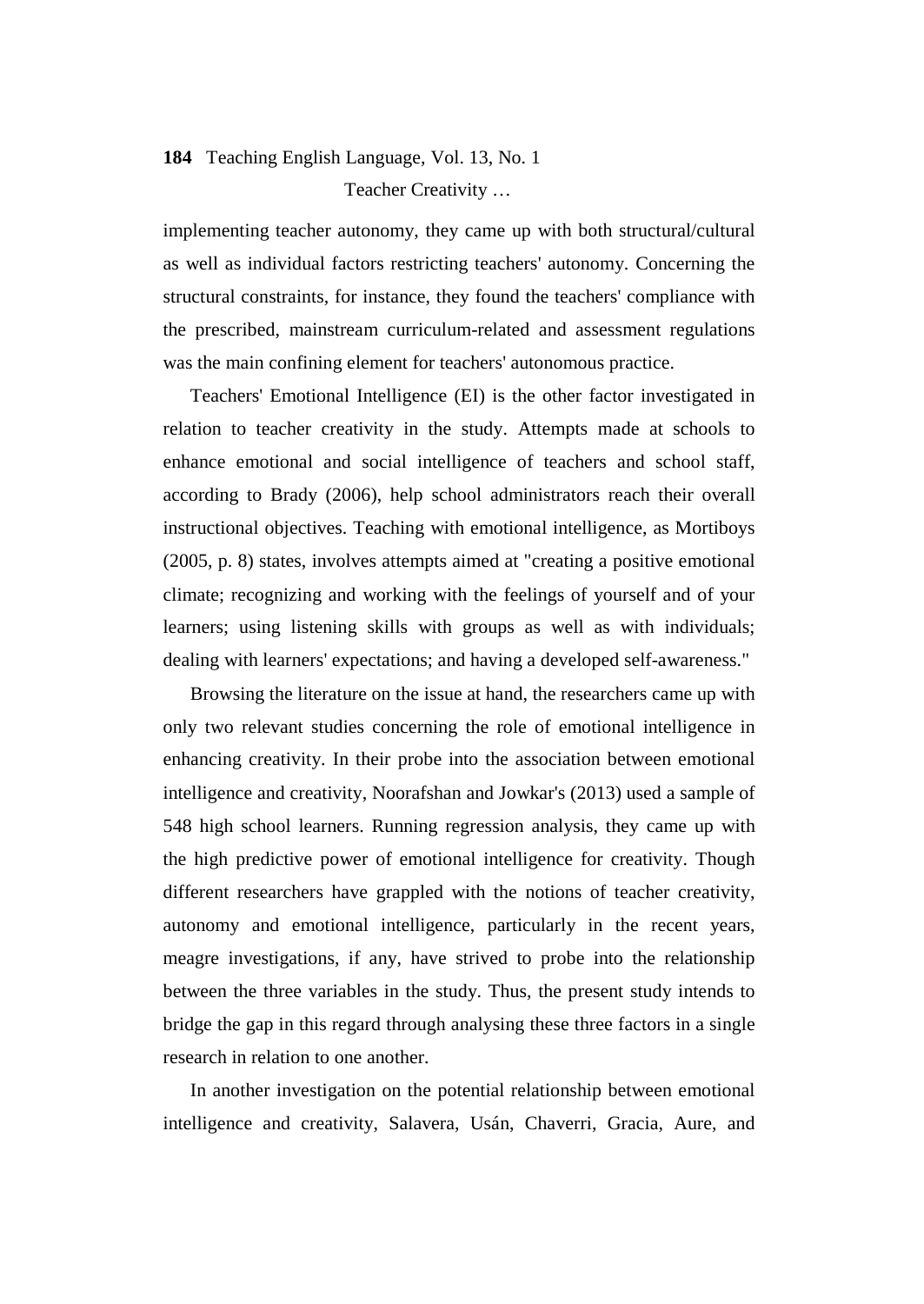# Teaching English Language, Vol. 13, No. 1 **185** Pashazadeh & Alavinia

Delpueyo (2017) chose a sample of 631 schoolchildren from a primary school. Though some degree of gender-induced variation was observed with regard to emotional intelligence, learners' EI was not found to be a predictor of their creativity.

Building upon the postulation that intelligence and creativity are inextricably intertwined, the researchers in the current study set out to investigate the potential go-togetherness between teachers' emotional intelligence and their creativity. Another major strand of the study at hand deals with the relationship between teacher autonomy and creativity. To track the objectives of the study, the following research questions were formulated:

- 1) Is there any significant relationship between high school teachers' emotional intelligence and their creativity?
- 2) Is there any significant relationship between high school teachers' autonomy and their creativity?
- 3) Is there any difference between male and female high school teachers in terms of their creativity?
- 4) Which of the teacher variables (emotional intelligence & autonomy) has a greater predictive power as regards teacher creativity?

### **3. Method**

## **3.1 Design of the Study**

As the researchers sought to find the relationship between emotional intelligence, autonomy and creativity, the research at hand followed a correlational design.

### **3.2 Participants**

The participants were 100 English language teachers in high schools in Tabriz, Maragheh, Ajabshir, Malekan and Urmia, cities from West and East Azerbaijan, Iran. At the outset of study, the researchers got the consent from *Science and Research Centre of Education* as well as the teachers to conduct the study. Although 100 questionnaires were distributed among the teachers, the return rate was 92. Thus, the final analysis was run on these 92 safely-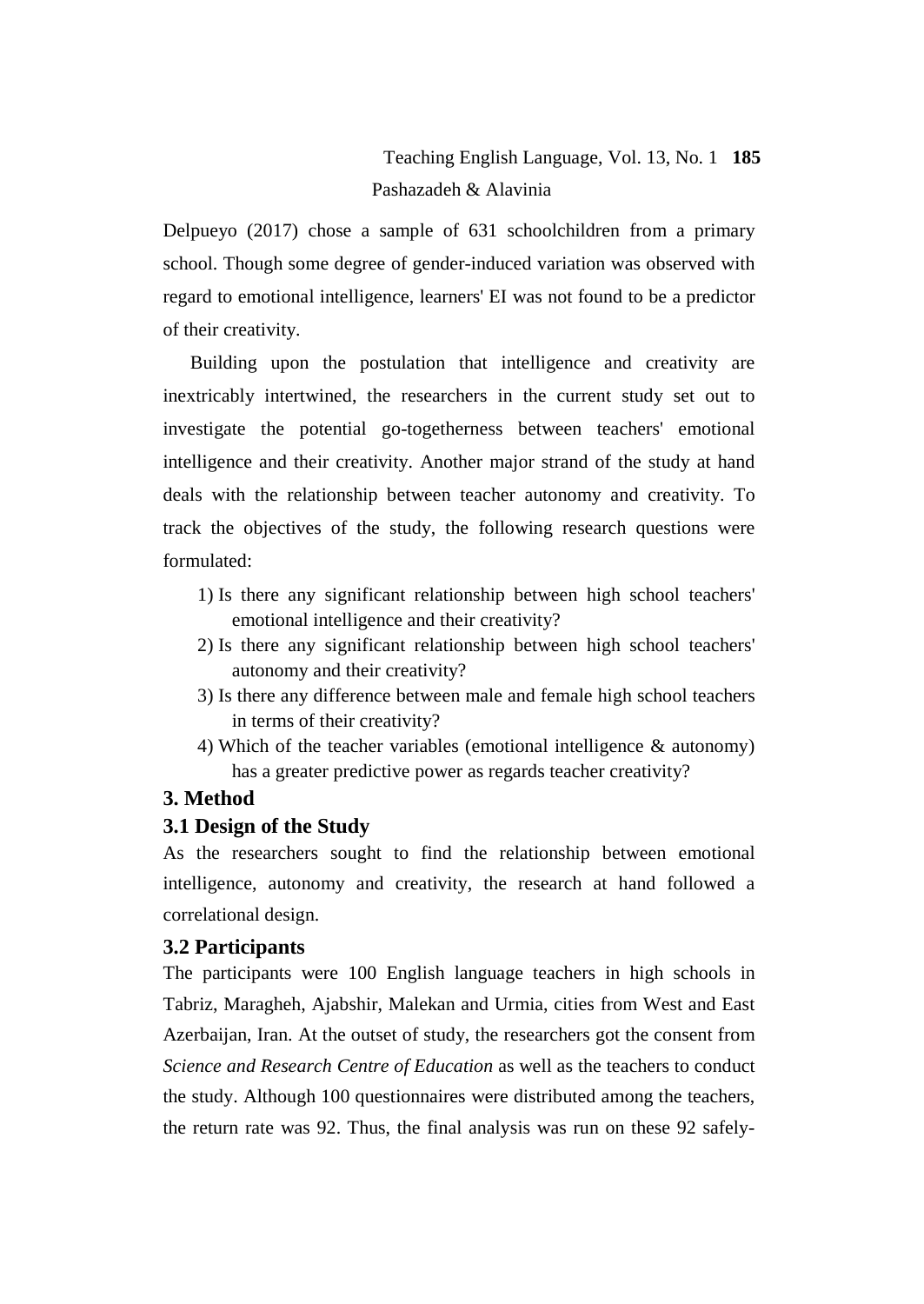Teacher Creativity …

returned questionnaires. The participants came from different age groups, with the lowest age being 20. Table 1 demonstrates frequencies and percentages of teachers in terms of age groupings.

Table 1

*Descriptive Statistics Relevant to Teacher Participants' Age*

| Age   |             | Frequency |       |      | Percent Valid Percent Cumulative Percent |
|-------|-------------|-----------|-------|------|------------------------------------------|
| Valid | $20 - 25$   |           | 11.0  | 12.0 | 12.0                                     |
|       | $26 - 30$   |           | 20.0  | 21.7 | 33.7                                     |
|       | $31 - 35$   | 28        | 28.0  | 30.4 | 64.1                                     |
|       | Above 35 33 |           | 33.0  | 35.9 | 100.0                                    |
| Total |             |           | 100.0 |      |                                          |

As Table 1 illustrates, 92 Iranian EFL high school teachers from different cities of Iran (Tabriz, Maragheh, Ajabshir, Malekan, & Urmia) participated in the study. The frequencies of teacher participants with mean ages of 20- 25, 26-30, and 31-35 were 11, 20 and 28, respectively, and the frequency of teachers above the age of 35 was 33. Sixty two females and 30 male teachers participated in the study. Table 2 cross-tabulates information regarding teachers' educational stand and teaching experiences. The total number of participants was 92 including 37 teachers with BA and 55 with MA and above.

Table 2

|           |              | Teaching experiences |        |           |          |       |
|-----------|--------------|----------------------|--------|-----------|----------|-------|
|           |              | Below 5              | $6-10$ | $11 - 15$ | Above 15 | Total |
| Education | <b>BA</b>    |                      |        |           |          |       |
| Stand     | MA and above |                      |        |           |          |       |
|           | Total        |                      |        |           |          |       |

*Cross Tabulation of Teachers' Teaching Experiences and their Degree*

#### **3.3 Instruments**

The instruments are as follows:

**Creativity Questionnaire:** The first instrument used was Torrance's (2008) Test of Creative Thinking (TTCT) which consisted of 60 items. Torrance (1979) defined creativity based on flexibility (production of ideas, the ability to see different possibilities of solving a problem), originality (producing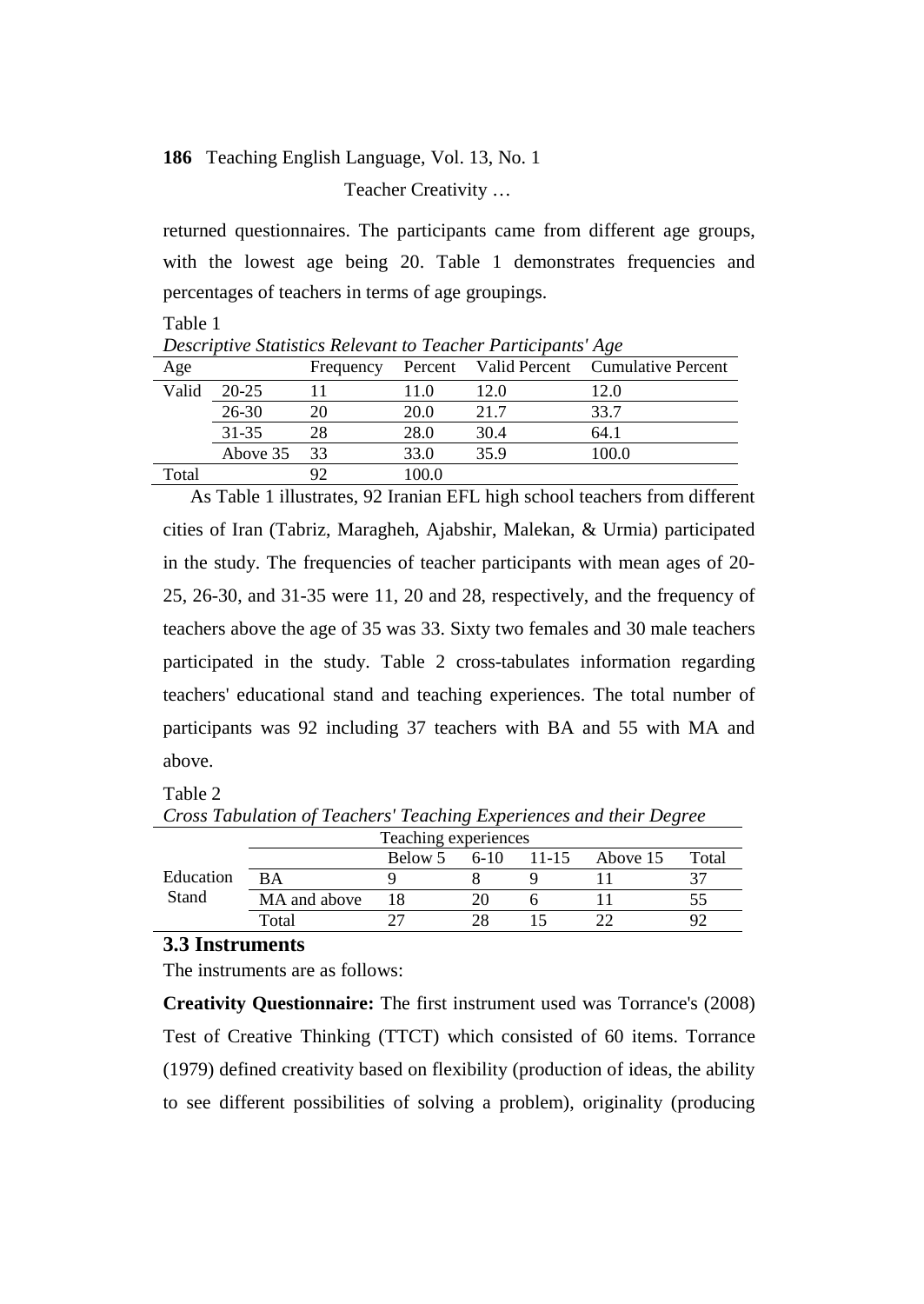# Teaching English Language, Vol. 13, No. 1 **187** Pashazadeh & Alavinia

unique and unusual ideas), fluency (presenting large amount of solutions to a problem) and elaboration (considering the details of an activity to enhance ideas). Out of the entire 60 items, 22 were related to fluency (items 1-22), 11 items tapped into elaboration (items 23-33), 16 items measured originality (items 34-49), and 11 items were related to flexibility (items 50-60). Each item provided three possible choices for responses. The more the score is nearer to 100, the more the person is creative. The scores between 100-120 show the highest creativity, and the ranges of 85-100, 75-85, 50-75 and below 50 indicate higher creativity, medium creativity, low creativity and the lowest creativity, respectively. According to Almeida, Prieto, Ferrando, Oliveiraa, and Ferrandiz (2008), TTCT "is the most well-known and widely used test of measuring creativity" (p. 54). Furthermore, as Althuizen, Wierenga, and Rossiter (2010) state, TTCT enjoys a good amount of predictive validity with an individual's subsequent achievement in life.

**Teachers' Emotional Intelligence Test**: Teachers' Emotional Quotient (EQ) test, designed by Shutte et al. (1998) based on Salovey and Mayer's (1990) model of EQ was utilized in the study. The test was a 33-item self-report questionnaire ranging from 1 (strongly agree) to 5 (strongly disagree) on a 5 point Likert scale. It encompassed three categories: appraisal or expression of emotions, regulation of emotions and utilization of emotions. Shutte et al. reported that the 33-item measure has good internal consistency and testretest reliability. Moreover, Petrides and Farnham (2000) reported correlation coefficients above .30 between each of the subscales and Siaroochi (2000) came up with the reliability index of 0.84.

**Teacher Autonomy Questionnaire**: *Breaugh's (1985) Work Autonomy* scale (BWA) which was composed of 9 Likert-type items on a 7-point continuum, ranging from 1 (strongly disagree) to 7 (strongly agree) was used to evaluate teachers' autonomy. Based on the scale guidelines, the scores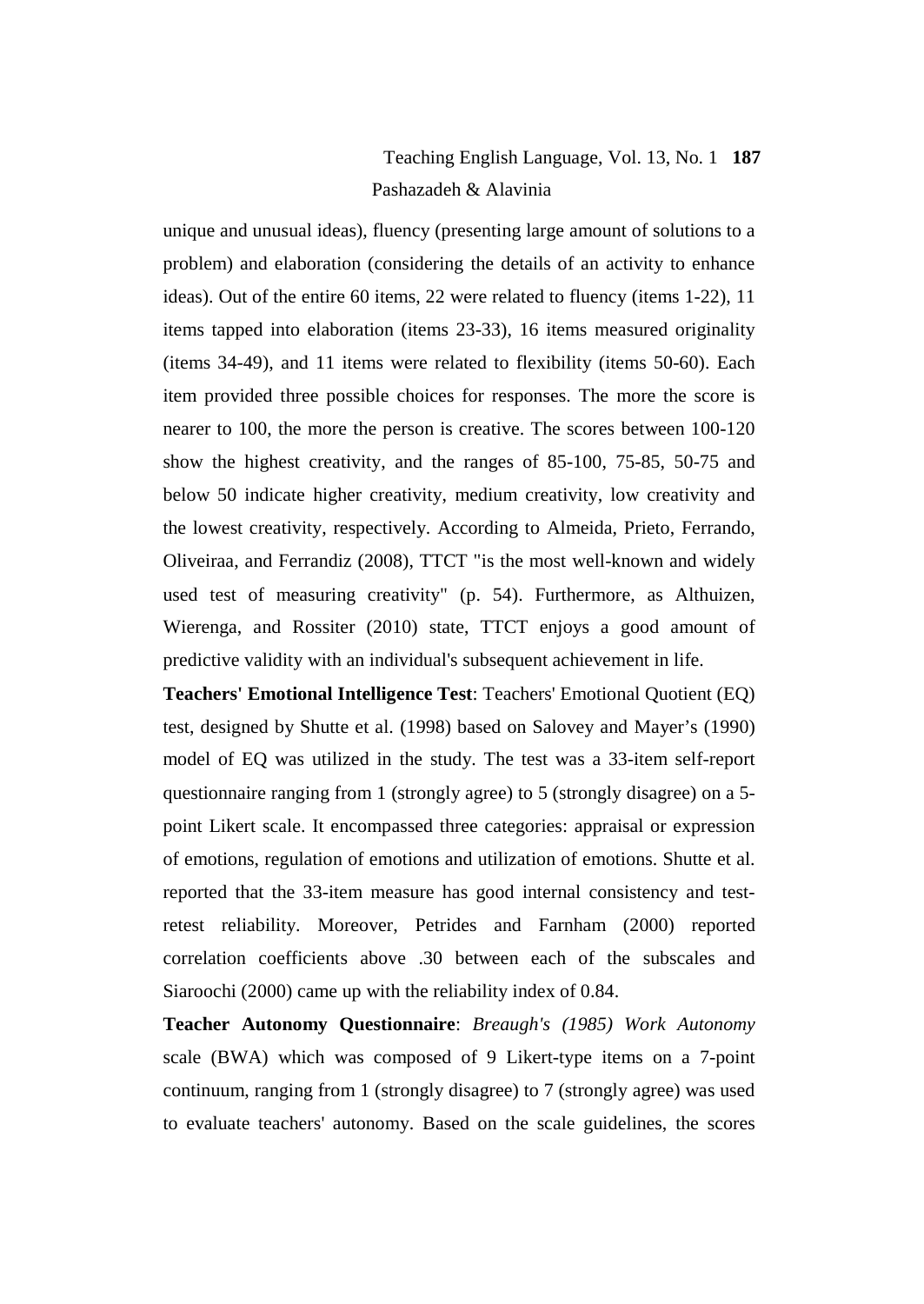# **188** Teaching English Language, Vol. 13, No. 1 Teacher Creativity …

between 7 and 21 indicate low work autonomy, those between 21 and 42 represent average autonomy and those above 42 show higher autonomy. The reliability of the questionnaire was reported by Waymer and Robert (1995) to be .81. Breaugh (1985) reported reliability coefficients of .93, .88, and .85 for the three components of the scale, namely method autonomy, scheduling autonomy, objectives and criteria autonomy, respectively.

## **3.4 Procedure**

To conduct the study, the three aforementioned questionnaires (Torrance's test of creativity, Shutte et al.'s Teachers' emotional quotient test and Breaugh's work autonomy scale) were distributed among the study participants (100 English language teachers in high schools in Tabriz, Maragheh, Ajabshir, Malekan & Urmia). Before the administration of the questionnaires, consent was gained from Science and Research Center of Education as well as the teachers themselves. It is also worth noting that 92 questionnaires were returned and constituted the basis of final analysis.

## **3.5 Data Analysis**

To analyze the data obtained from questionnaire administration, and to come up with cogent responses to study questions, a number of statistical analyses were run, including mainly Spearman rho correlation and Structural Equation Modeling (SEM).

### **4. Results**

### **4.1 Findings relevant to research questions one and two**

The first and the second questions dealt with the possible relationship between high school teachers' emotional intelligence and their creativity, on the one hand, and their autonomy and creativity, on the other.

To estimate the correlation between variables, Spearman rho correlation (the nonparametric equivalent of Pearson correlation) was run. Table 3 presents the descriptive data regarding the study variables. Also, as seen in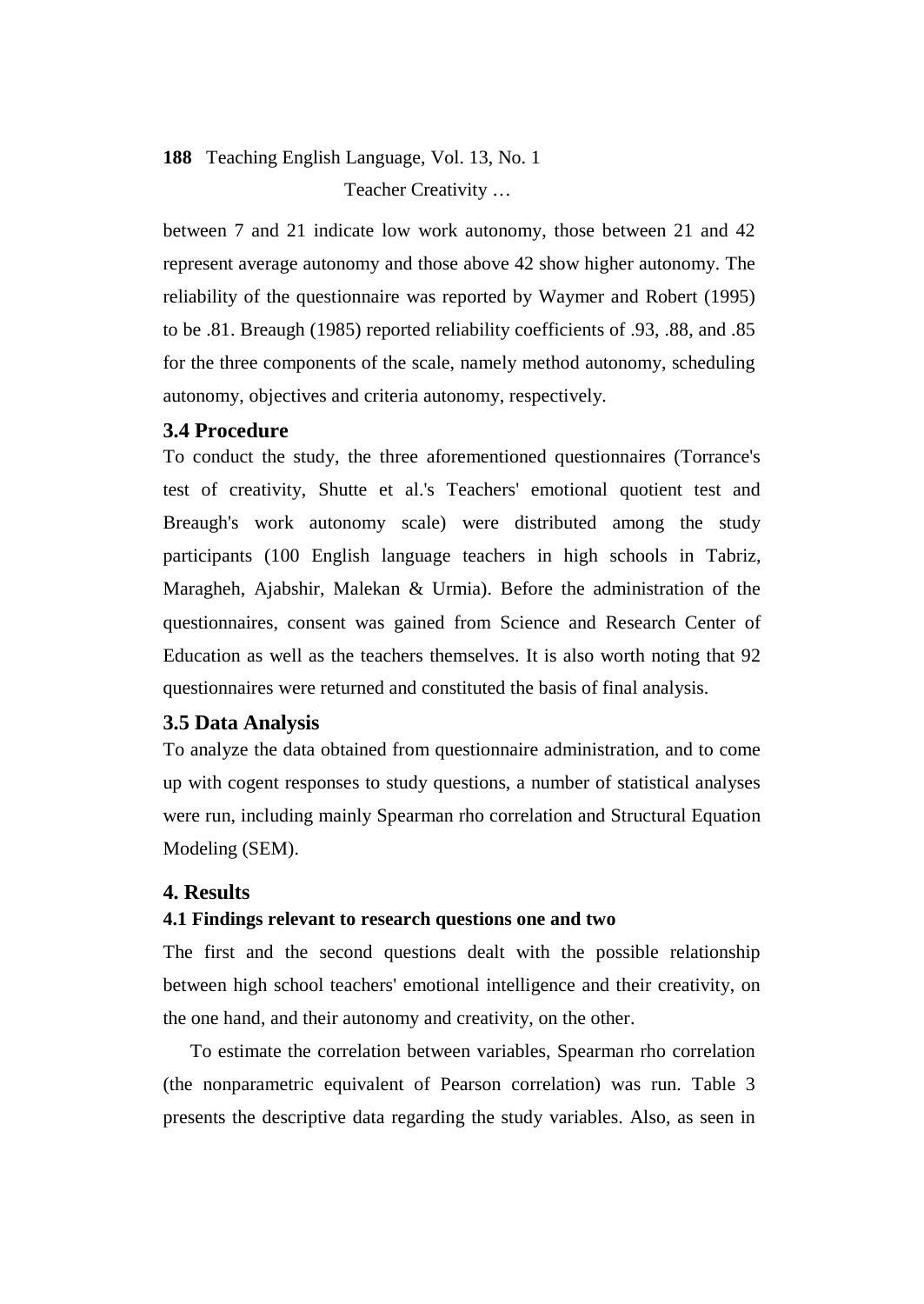# Teaching English Language, Vol. 13, No. 1 **189** Pashazadeh & Alavinia

Table 4, Spearman coefficient values of variables are significant (Creativity  $= 1.000$ , autonomy  $= .263$ , EQ  $= .484$ ), and positive correlation between variables is observable.

Table 3 *Descriptive Statistics Concerning the Study Variables*

|            | Mean    | Std. Deviation | <b>Skewness</b> | <b>Kurtosis</b> |
|------------|---------|----------------|-----------------|-----------------|
| Creativity | 80.063  | 19.163         | .068            | - 403           |
| Autonomy   | 49.059  | 15.082         | $-1.559$        | 1.168           |
|            | 132.729 | 20.814         | $-1.353$        | - 601           |

Table 4

*Spearman Correlation Run on Study Variables*

|            |                                | Creativity | Autonomy | EО    |
|------------|--------------------------------|------------|----------|-------|
| Creativity | <b>Correlation Coefficient</b> | 1.000      |          |       |
|            | $Sig. (2-tailed)$              | .000       |          |       |
|            | N                              | 100        |          |       |
| Autonomy   | <b>Correlation Coefficient</b> | $.263**$   | 1.000    |       |
|            | $Sig. (2-tailed)$              | .008       | .000     |       |
|            | N                              | 100        | 100      |       |
| EO         | <b>Correlation Coefficient</b> | $.484**$   | .193     | 1.000 |
|            | Sig. (2-tailed)                | .000       | .054     | .000  |
|            |                                | 100        | 100      | 100   |

Drawing on the findings obtained regarding the relationship between teachers' emotional intelligence and creativity, on the one hand, and their autonomy and creativity, on the other, the first and second null hypotheses postulating significant relationship between high school teachers' emotional intelligence and their creativity, on the one hand, and their autonomy, on the other, were rejected.

## **4.2 Findings relevant to the third research question**

The third research question in this study investigated the potential differences between male and female high school teachers in terms of their creativity. To analyse this research question, an independent samples *t*-test was run to find the potential difference between male and female teachers in terms of creativity (Table 5).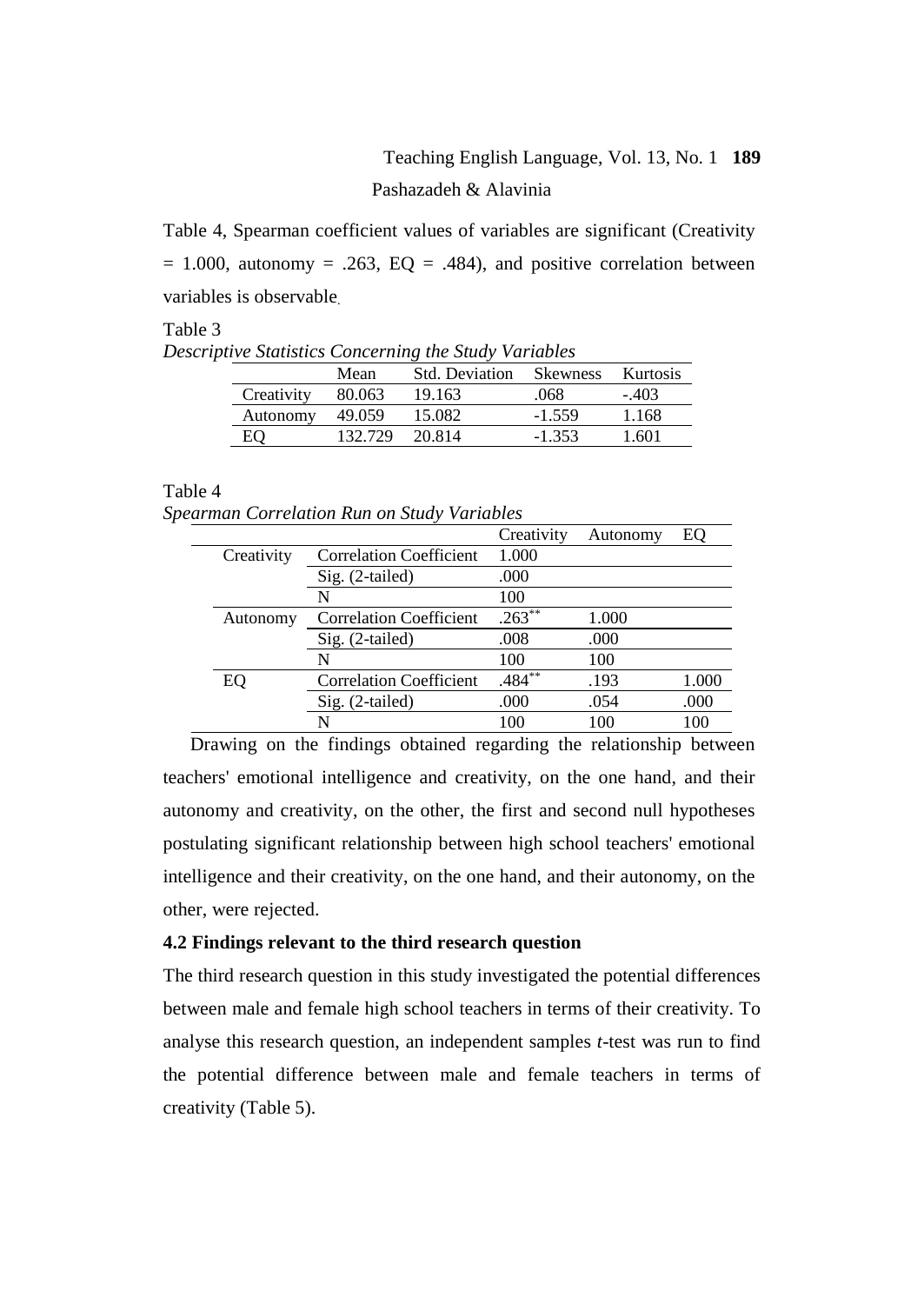Teacher Creativity …

Table 5

*Independent Samples t-test for Comparing Male and Female Teachers' Creativity*

|      |                    | Gender Mean Leven's test | T-value Df Sig   |  |
|------|--------------------|--------------------------|------------------|--|
|      | Female 77.797 .121 |                          | $-1.535$ 91 .128 |  |
| Male | 84.263             |                          |                  |  |

As it is seen in Table 5, the observed *p*-value is higher than .05, and hence no significant difference is observed between creativity level of male and female teachers. Thus, the null hypothesis postulating no differences between male and female high school teachers in terms of their creativity is accepted.

### **4.3 Findings Relevant To Research Question Four**

The last question put forth in the study was after pinpointing the predictive power of emotional intelligence and autonomy for teacher creativity. Although correlation coefficient indicates the strength of relationship between variables, it does not give any information about the extent of changes in independent variable. To study the correlation among variables, Structural Equation Modeling (SEM) was utilized. One of the ways of testing the appropriateness of data is Kaiser-Mayer-Olkin (KMO) and Bartlet's test. The range of KMO should be between 0-1 and the more it is closer to 1, the more data are appropriate. The acceptable value for KMO should be above 0.6 (Pallant, 2007). Field (2009) reported that values greater than 0.5 are average and above 0.9 are superb. With regard to the results provided in Table 6, we can conclude that factor analysis for these data (creativity  $= .558$ , autonomy = .940,  $\&$  EQ = .885) is appropriate.

Table 6

|  | <b>KMO</b> and Bartlett's Test |  |
|--|--------------------------------|--|
|  |                                |  |

| Variables  | <b>KMO</b> | Bartlett's test |      |      |
|------------|------------|-----------------|------|------|
|            |            | Chi-square      | Df   |      |
| Creativity | .558       | 4579.141        | 1770 | .00  |
| autonomy   | 940        | 1301.653        | 36   | .00. |
| EС         | 885        | 2501.245        | 528  | 00   |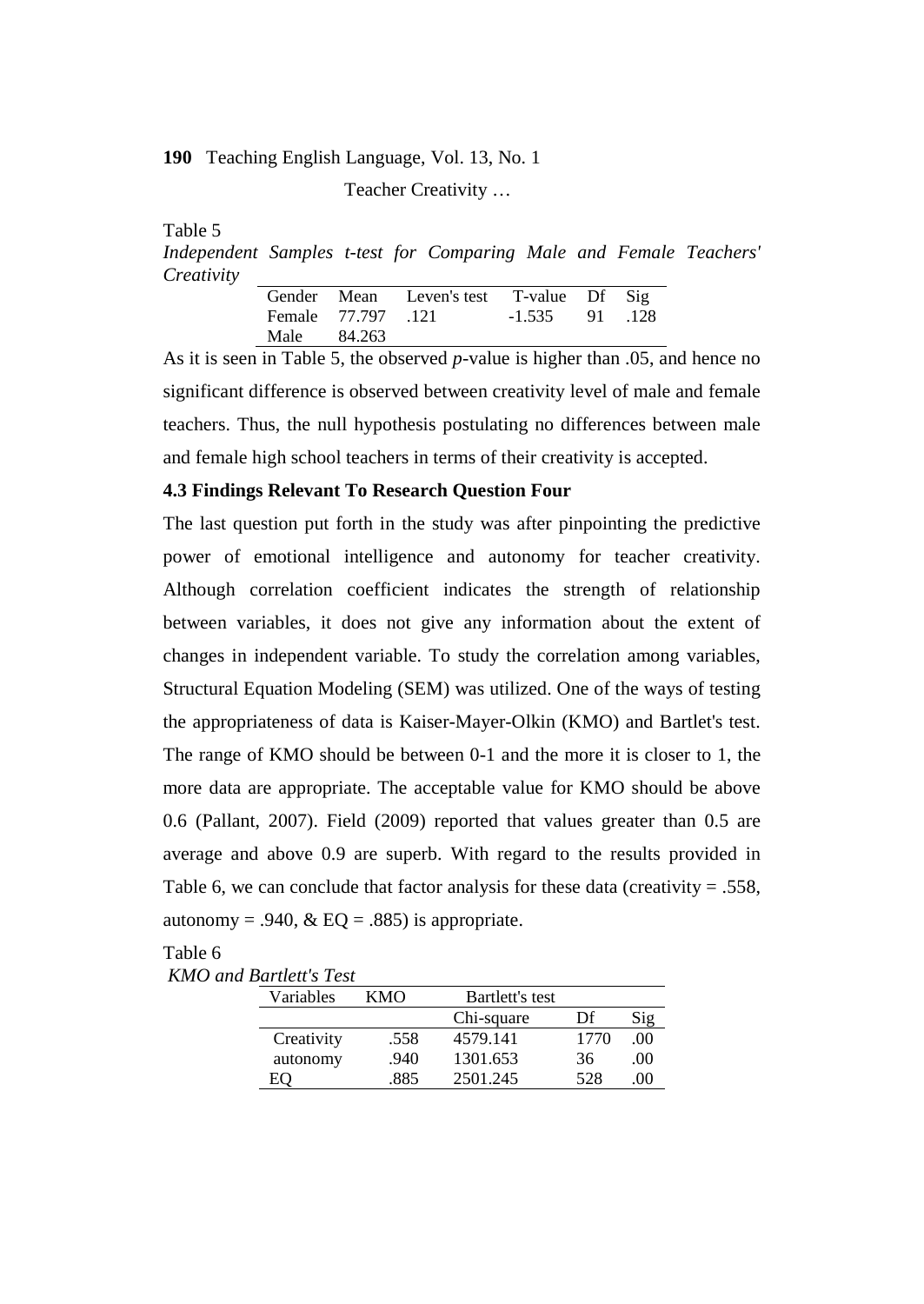# Teaching English Language, Vol. 13, No. 1 **191** Pashazadeh & Alavinia

PLS is a useful method for SEM when there is a limited number of participants and the data distribution is skewed (Wong, 2011, as cited in Guy-Soo, 2016). PLS-smart is able to represents reliability and validity of latent variables. Convergent validity is subcategory of construct validity. Heir, Hult, Ringle, and Sarstedt (2013) state that the latent variables above .05 indicate appropriate convergent validity, and as seen in Table 7, the value of each variable is above .05.

## Table 7

| Convergent Validity of Study Variables |            |               |  |
|----------------------------------------|------------|---------------|--|
|                                        | Variables  | Mean Variance |  |
|                                        | creativity | .752          |  |
|                                        | autonomy   | .671          |  |

.613 EQ To measure discriminant validity of constructs, Fornell-Larker criterion was used. It compares the root of convergent validity values with latent variable correlations. The square root of each construct's convergent validity should be greater than its highest correlation with any other constructs (Hair et al. 2013). He suggests that the square of convergent validity in each latent variable can be used to determine discriminant validity if this value is larger than other correlation values among latent variables. The logic of this method is that a construct shares more variance with its associated indicators than with any other constructs. Table 8 represents the results of Fornell-Larker criterion analysis.

## Table 8 *Fornell-Larker Criterion Analysis*

|            |      | Autonomy | Creativity |
|------------|------|----------|------------|
|            | 699  |          |            |
| Autonomy   | .532 | .560     |            |
| Creativity |      |          |            |
|            |      |          |            |

Indicator reliability indicates the coefficient between latent and observed variable. Indicator reliability examines the reliability of observed variables or the extent to which a specified variable shows the variable. The observed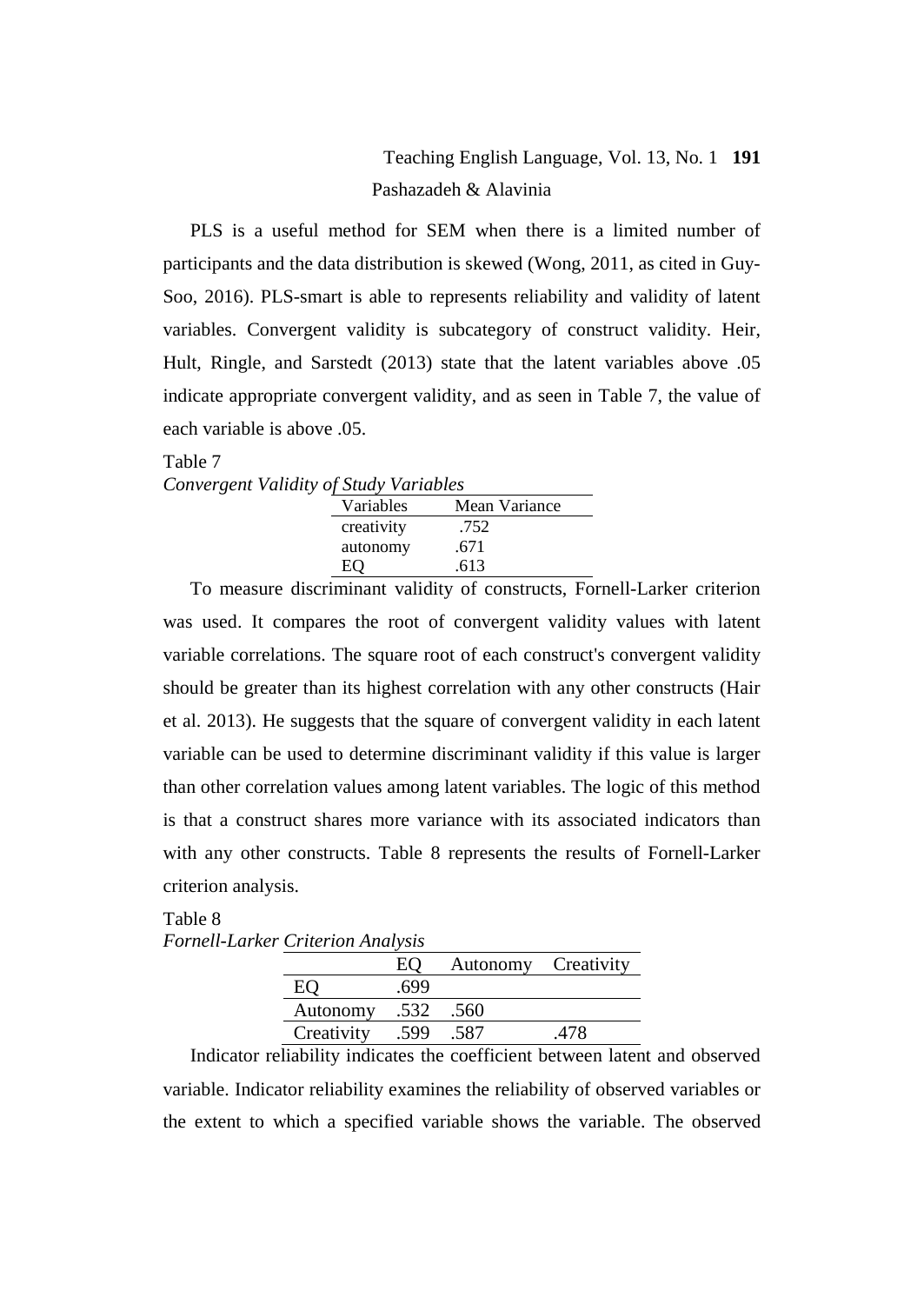Teacher Creativity …

variable is reliable to the extent that it is higher than .7. Table 9 shows indicator reliability for study variables. As is seen, all the observed variables enjoy relative indicator reliability (e.g. EQ = .720 > .7; autonomy = .727 > .7).

 $T_{\rm 110}$ 

| Table 9          |             |                                                    |             |               |             |
|------------------|-------------|----------------------------------------------------|-------------|---------------|-------------|
|                  |             | <b>Indicator Reliability of Observed Variables</b> |             |               |             |
| Variable         | Reliability | Variable                                           | Reliability | Variable      | Reliability |
| EQ               | .720        | creativity 6                                       | .656        | creativity 53 | .746        |
| EQ1              | .779        | creativity 7                                       | .584        | creativity 54 | .729        |
| EQ <sub>2</sub>  | .699        | creativity 8                                       | .783        | creativity 55 | .796        |
| EQ <sub>3</sub>  | .671        | creativity 9                                       | .584        | creativity 56 | .608        |
| EQ4              | .695        | creativity 10                                      | .506        | creativity 57 | .865        |
| EQ <sub>5</sub>  | .769        | creativity 11                                      | .777        | creativity 58 | .730        |
| EQ <sub>6</sub>  | .781        | creativity 12                                      | .767        | creativity 59 | .538        |
| EQ7              | .763        | creativity 13                                      | .529        | creativity 60 | .558        |
| EQ8              | .728        | creativity 14                                      | .581        |               |             |
| EQ <sub>9</sub>  | .640        | creativity 15                                      | .638        |               |             |
| EQ10             | .788        | creativity 16                                      | .699        |               |             |
| EQ11             | .653        | creativity 17                                      | .730        |               |             |
| EQ12             | .653        | creativity 18                                      | .646        |               |             |
| EQ14             | .729        | creativity 19                                      | .695        |               |             |
| EQ15             | .779        | creativity 20                                      | .658        |               |             |
| EQ16             | .751        | creativity 21                                      | .760        |               |             |
| EQ17             | .687        | creativity 22                                      | .654        |               |             |
| EQ18             | .809        | creativity 23                                      | .735        |               |             |
| EQ19             | .837        | creativity 24                                      | .753        |               |             |
| <b>EQ20</b>      | .729        | creativity 25                                      | .847        |               |             |
| EQ21             | .732        | creativity 26                                      | .782        |               |             |
| EQ22             | .732        | creativity 27                                      | .769        |               |             |
| EQ23             | .847        | creativity 28                                      | .639        |               |             |
| EQ24             | .830        | creativity 29                                      | .618        |               |             |
| EQ25             | .652        | creativity 30                                      | .715        |               |             |
| EQ26             | .769        | creativity 31                                      | .697        |               |             |
| EQ27             | .810        | creativity 32                                      | .729        |               |             |
| EQ28             | .737        | creativity 33                                      | .784        |               |             |
| EQ29             | .785        | creativity 34                                      | .774        |               |             |
| EQ <sub>30</sub> | .724        | creativity 35                                      | .809        |               |             |
| EQ31             | .786        | creativity 36                                      | .483        |               |             |
| EQ32             | .756        | creativity 37                                      | .609        |               |             |
| EQ33             | .595        | creativity 38                                      | .655        |               |             |
| autonomy 1       | .727        | creativity 39                                      | .724        |               |             |
| autonomy 2       | .859        | creativity 40                                      | .780        |               |             |
| autonomy 3       | .609        | creativity 41                                      | .660        |               |             |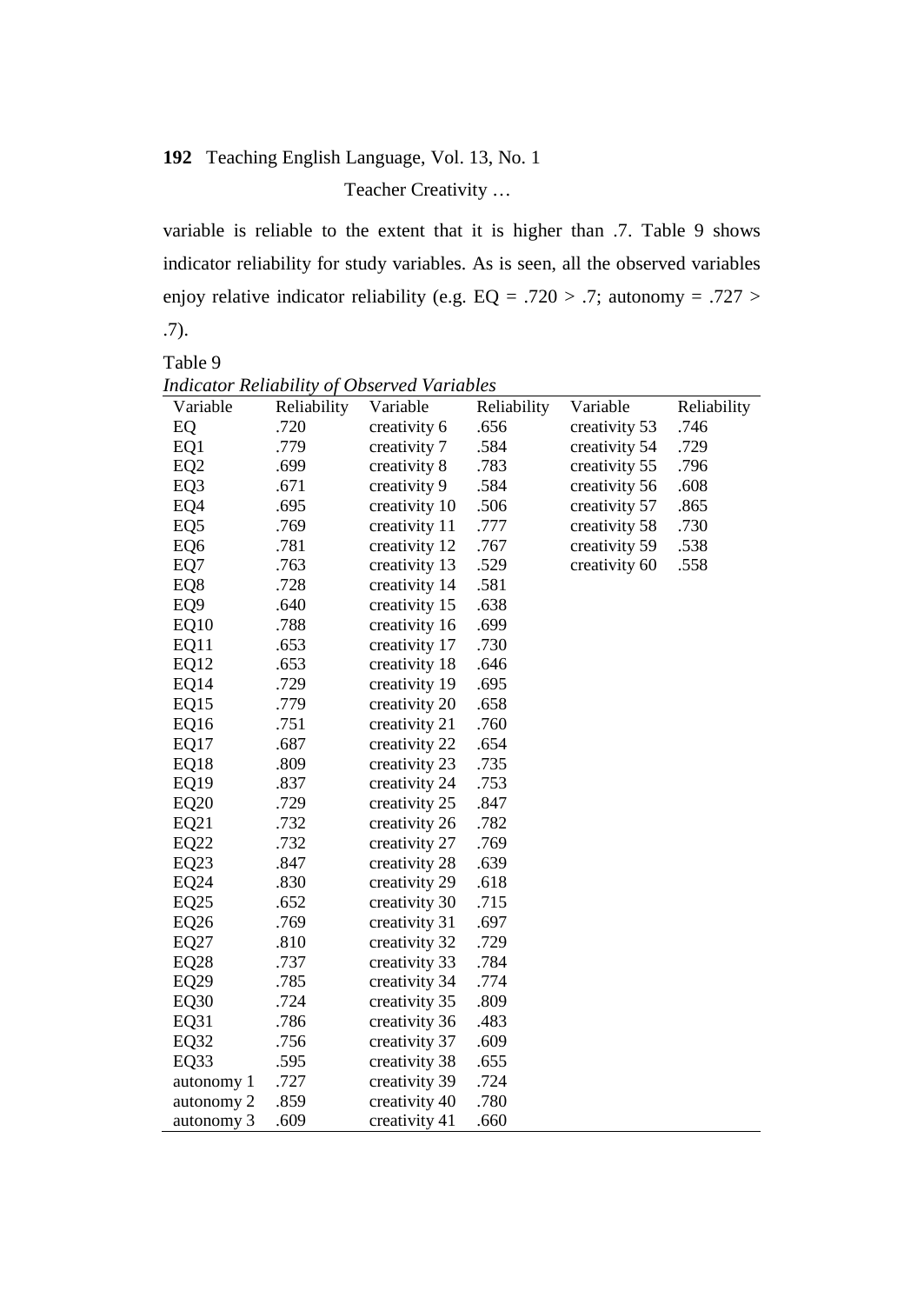Pashazadeh & Alavinia

| autonomy 4   | .557 | creativity 42 | .772 |  |
|--------------|------|---------------|------|--|
| autonomy 5   | .526 | creativity 43 | .698 |  |
| autonomy 6   | .682 | creativity 44 | .860 |  |
| autonomy 7   | .753 | creativity 45 | .736 |  |
| autonomy 8   | .761 | creativity 46 | .794 |  |
| autonomy 9   | .704 | creativity 47 | .757 |  |
| creativity 1 | .776 | creativity 48 | .736 |  |
| creativity 2 | .769 | creativity 49 | .761 |  |
| creativity 3 | .705 | creativity 50 | .596 |  |
| creativity 4 | .708 | creativity 51 | .619 |  |
| creativity 5 | .780 | creativity 52 | .715 |  |

For internal consistency reliability, Cronbach's alpha was used. Cronbach's alpha reliability varies between 0 and 1. The value of .7 is acceptable in exploratory research. The results presented in Table 10 show that all the variables have appropriate internal consistency (e.g.,  $EQ = .956 >$ .7). Figure 1 illustrates the internal consistency of study variables in a schematic manner.

## Table 10

*Cronbach's Alpha Obtained for Internal Consistency*

| Variables  | Cronbach's alpha |
|------------|------------------|
|            | .956             |
| autonomy   |                  |
| creativity |                  |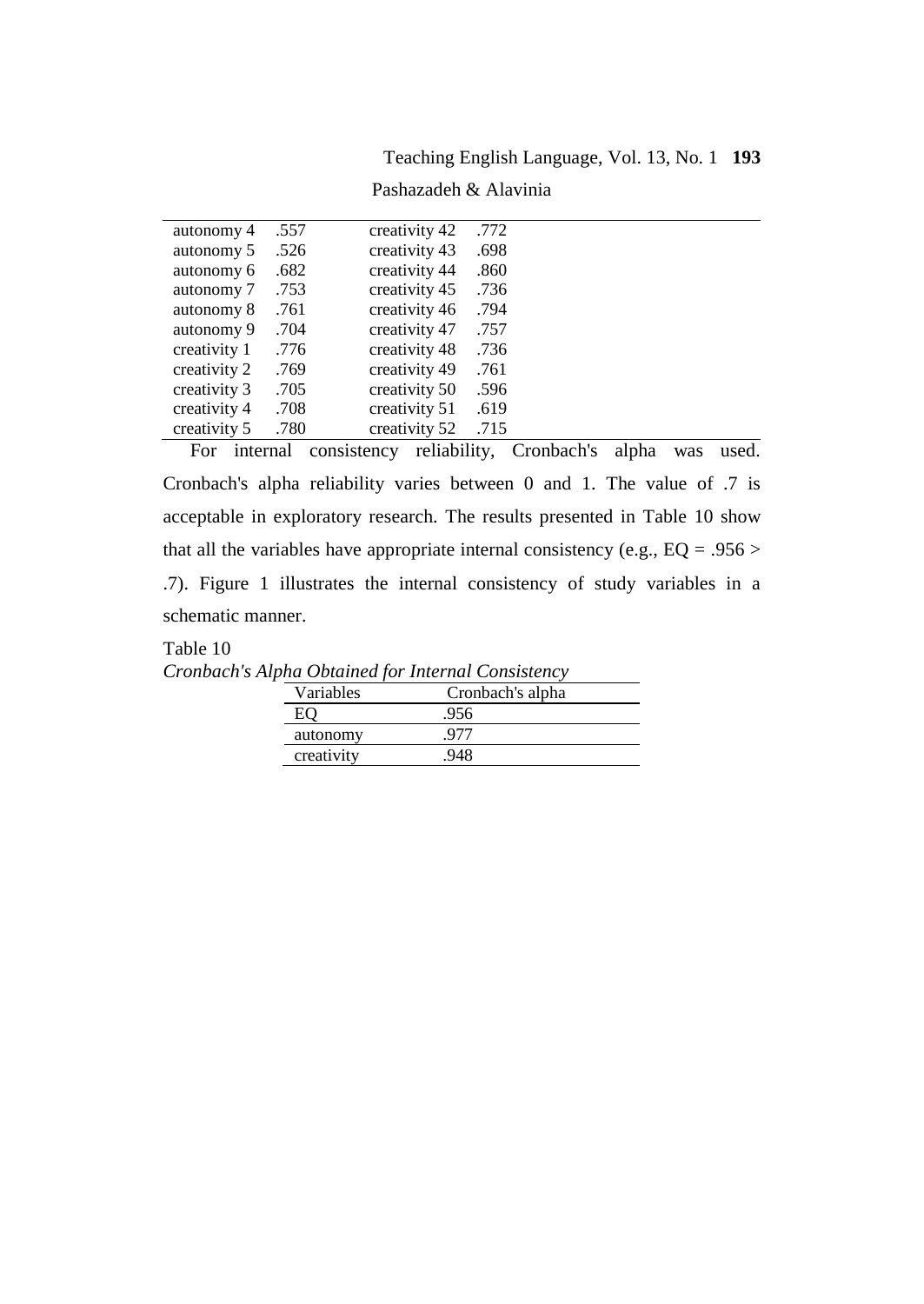# **194** Teaching English Language, Vol. 13, No. 1 Teacher Creativity …



*Figure 1.* Internal Consistency of Variables

Structural Path Coefficient examines the model's predictive nature and the relationship between constructs. The estimation of path coefficient in the structural model is based on regression of each variable on its predictor. Estimation of structural model and path model is based on nonparametric approaches. Coefficient of Determination  $(R_2)$  is one way of determining model's predictive accuracy and is estimated by the squared correlation between specific endogenous construct's actual and predictive values. As Table 11 represents,  $(R_2) = .547$  and this shows higher value of creativity. It means that endogenous variables are effective in demonstrating exogenous latent variables.

Table 11 *Coefficient of Determination of Creativity*

| י גו |
|------|
|      |
|      |

Effect size demonstrates the change in  $R_2$  and measures both the direct effect of one construct on the other and its indirect effects via one or more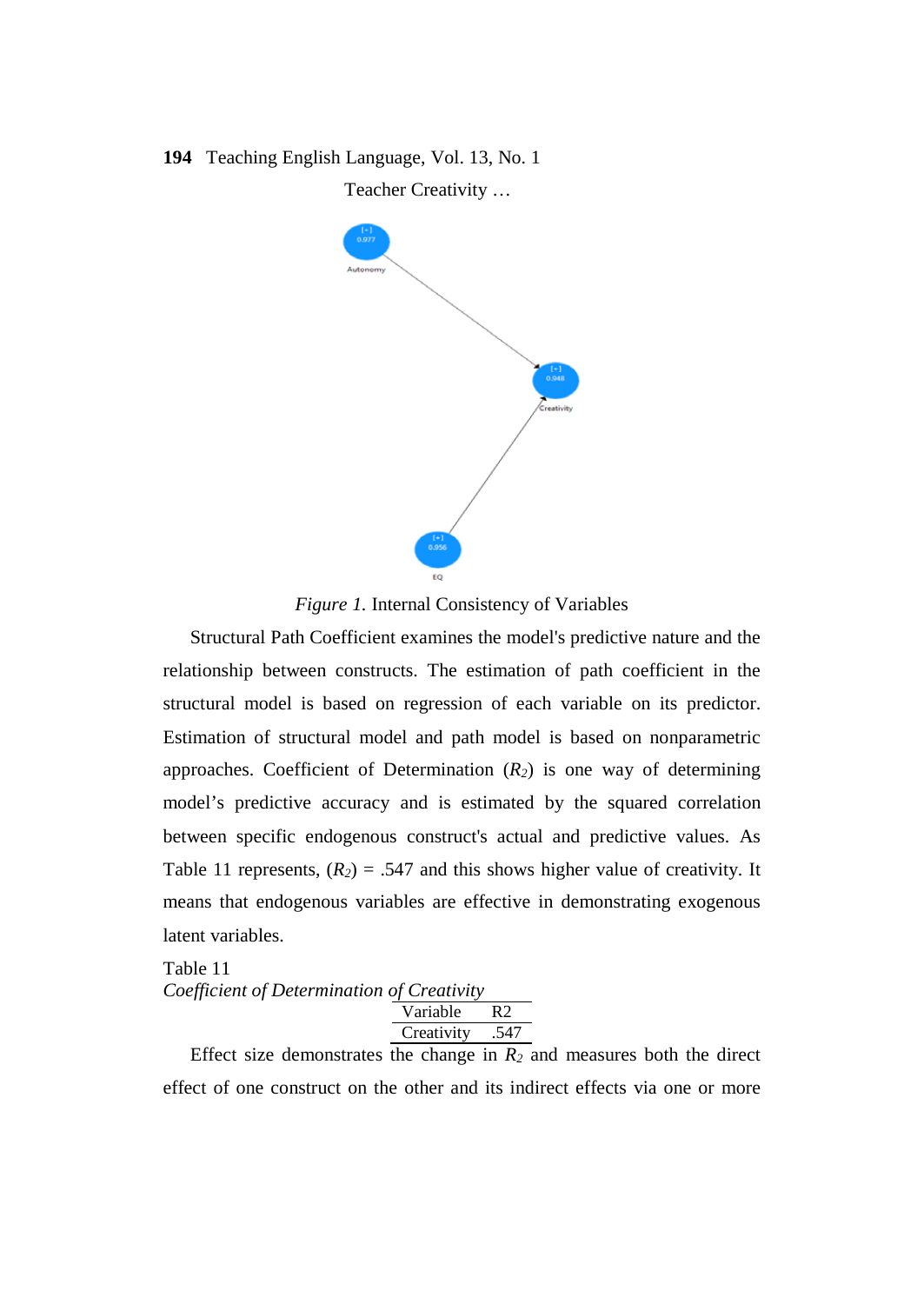# Teaching English Language, Vol. 13, No. 1 **195** Pashazadeh & Alavinia

mediating constructs (Heir et al. 2013). The value of effect size ranges between .02 (small), .15 (medium) and 0.35 (large).

Table 12

| Results of Structural Model Path Coefficient                                    |                         |           |                    |                          |          |  |
|---------------------------------------------------------------------------------|-------------------------|-----------|--------------------|--------------------------|----------|--|
|                                                                                 | Number Path coefficient | д×        |                    | T values P value Results |          |  |
|                                                                                 | EO-creativity           |           | $.401 \quad 5.164$ | .000                     | Accepted |  |
|                                                                                 | Autonomy-creativity     | .057 .601 |                    | .548                     | Accepted |  |
| the contract of the contract of the contract of the contract of the contract of |                         |           |                    |                          |          |  |

As Table 12 demonstrates, EQ has a higher impact on creativity compared to autonomy. Figure 2 illustrates the relationship among the study variables in structural equation modeling.



*Figure 2*. Structural Equation Modeling for the study variables

In Figure 2, circles show independent (latent) variables and rectangles indicate items defining the construct. Indices of convergent validity show the relationship between latent variables and the items that define it and  $R_2$  shows the effect size of independent variables on dependent variable and at the same time the impact of each item on the construct.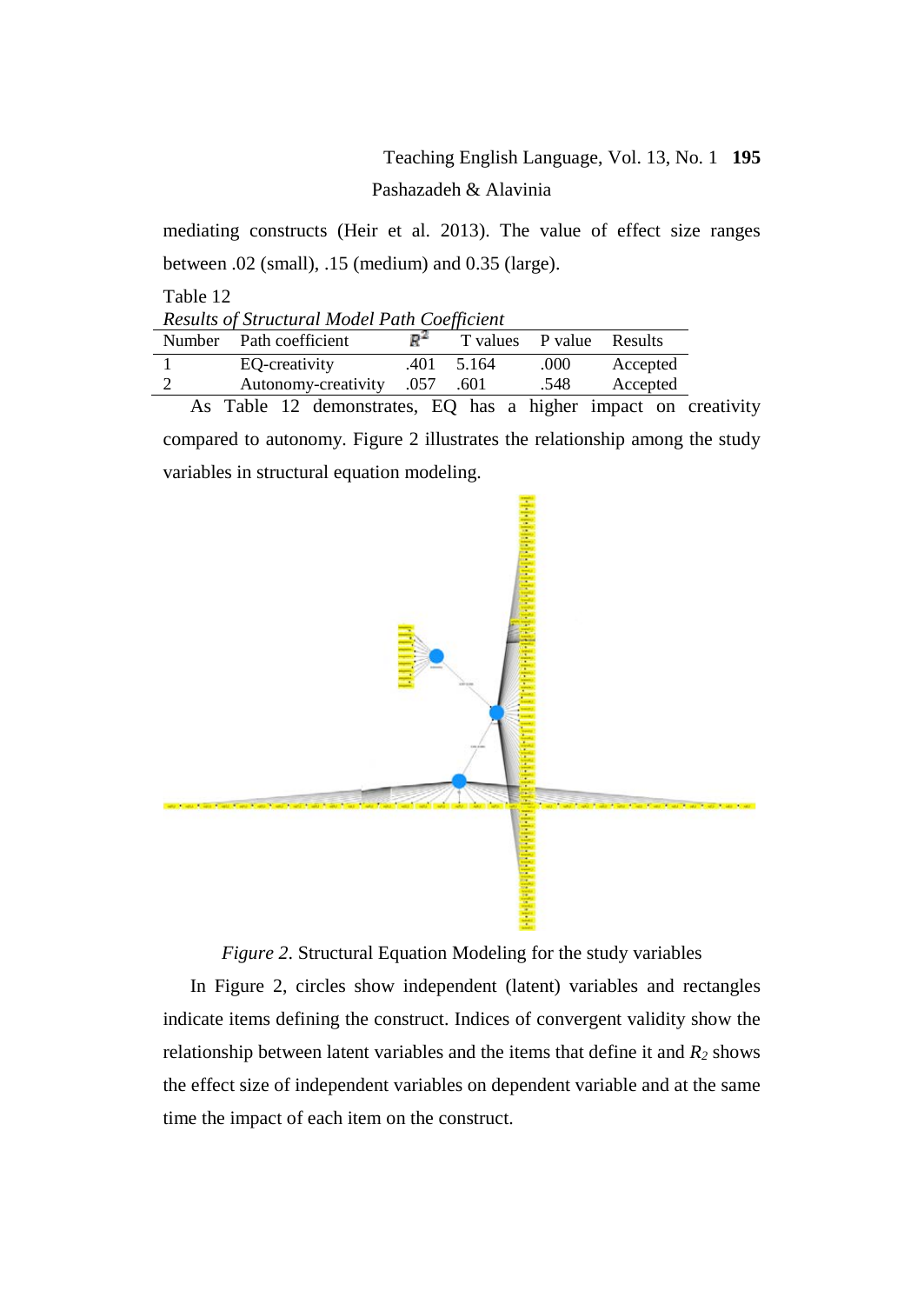Teacher Creativity …

### **5. Discussion**

Educational system of a country is at the heart of its entire attempts toward success, and teachers are supposed to play a major part in this burgeoning movement. As stated earlier, teachers' sense of creativity is among the key determiners of their success in educational arena. Recently too much attention has been paid to creativity (e.g., Chan & Yuen, 2014; Lin, 2014) as an important factor in educational development. Despite the importance of teacher creativity, there is little research considering effective factors impacting on it. Thus, the study delved into the potential relationship between teacher creativity, on the one hand, and their autonomy and emotional intelligence, on the other.

With regard to the first question investigating the relationship between high school teachers' emotional intelligence and their creativity, a positive correlation was found between the two variables. This is in line with the finding obtained by Noorafshan and Jowkar (2013) who reported a positive correlation between EQ and components of creativity. However, their study, unlike the current research, which focused on the teacher community, was conducted on high school students. The finding, however, runs contrary to Salavera et al.'s (2017) claim that emotional intelligence does not predict creativity. It must be noted that the study done by Salavera et al., unlike the current study, was done on school children. Our finding is also in partial compliance with the one reported by Benedek et al. (2016). In their study, akin to the current research, the role of teachers' intelligence was highlighted as a major determining factor for teachers' creativity skills. As individuals with higher levels of emotional intelligence are thought to possess higher levels of self and other control and awareness, enjoy more flexibility in dealing with problems and unexpected situations, and be endowed with more social and interpersonal skills, the association between teachers' emotional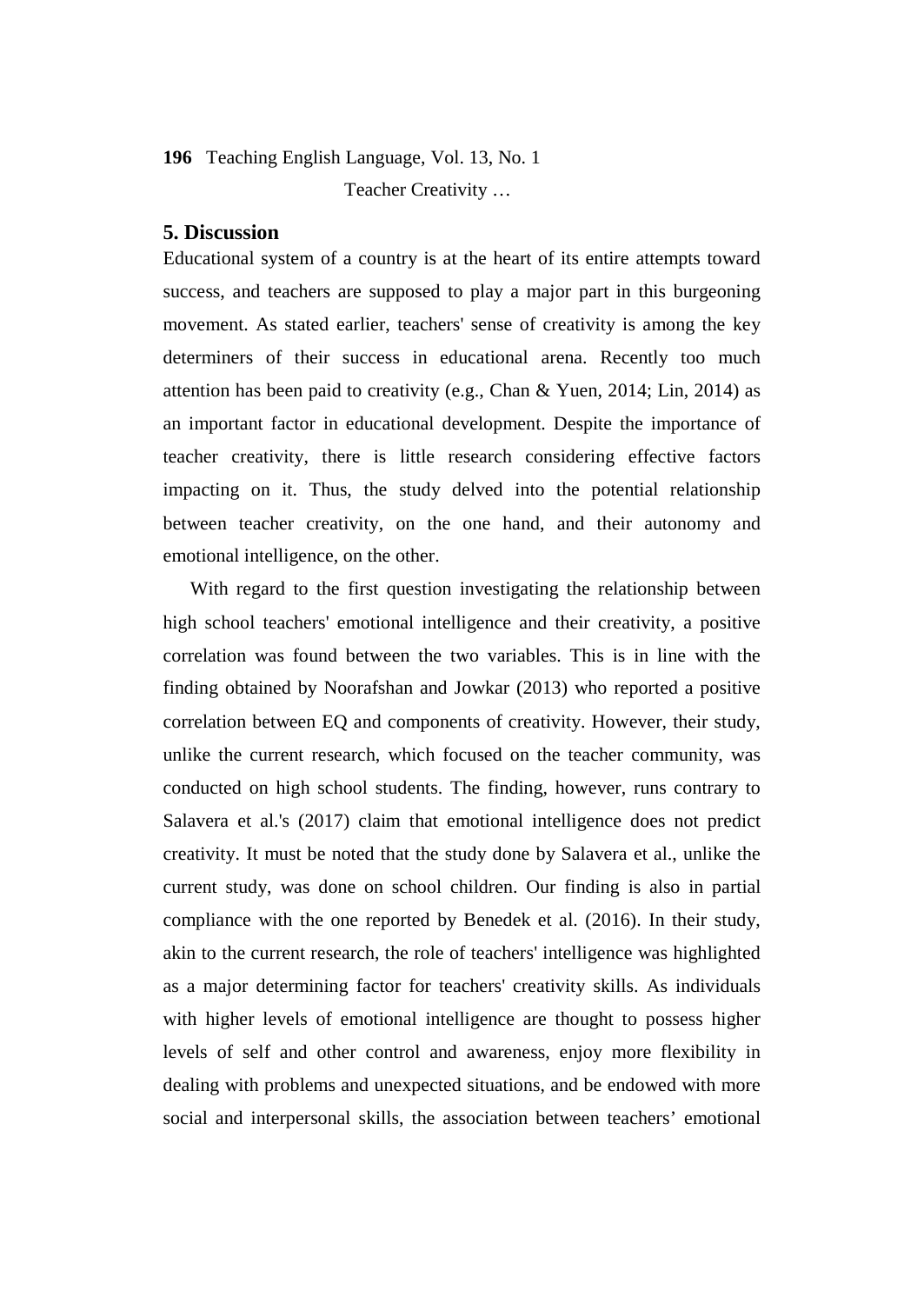# Teaching English Language, Vol. 13, No. 1 **197** Pashazadeh & Alavinia

intelligence and creativity seems to be well justifiable, in that creativity is greatly hinged upon the individual's ability in "expanding the boundaries of what we know about teaching and learning in order to discover new worlds within the confines of our classrooms" (Xerri & Vassallo, 2016, p. 3). Two of the components of Sternberg's framework of intelligence, known as *creative intelligence* "an individual's insight for coping with new experiences" and *practical intelligence* "an individual's ability to adapt and reshape his or her environment" are worth reiterating vis-à-vis the relationship between intelligent behavior and creativity (Arends, 2012, p. 50).

As to the second research question which delved into the potential relationship between high school teachers' autonomy and their creativity, the results pointed to a positive correlation between the two variables for teachers. As Wang and Zhang (2014) contend, increased teacher autonomy can bring about more creative practices and foster curriculum reform. Hermansen (2017) and Vangrieken et al.'s (2017) emphasis on collective and collaborative autonomy also seems to help open new horizons for practitioners and communities of practice to mull over more creative breakthroughs for more successful teaching. Furthermore, to pave the way for more autonomous and creative practice on the part of teachers, as Nguyen and Wlakinshaw's (2018) study reveals, initially an attempt must be made to remove the constraints (structural, contextual, cultural & individual ones) hampering teachers' sense of autonomy and creativity.

The findings regarding the third question probing into the would-be difference between the creativity levels of male and female high school teachers revealed no such differences induced by gender. Browsing the literature, the researchers found no firm evidence of the role of gender in creativity. Thus, creativity seems to be an individual attribute which is not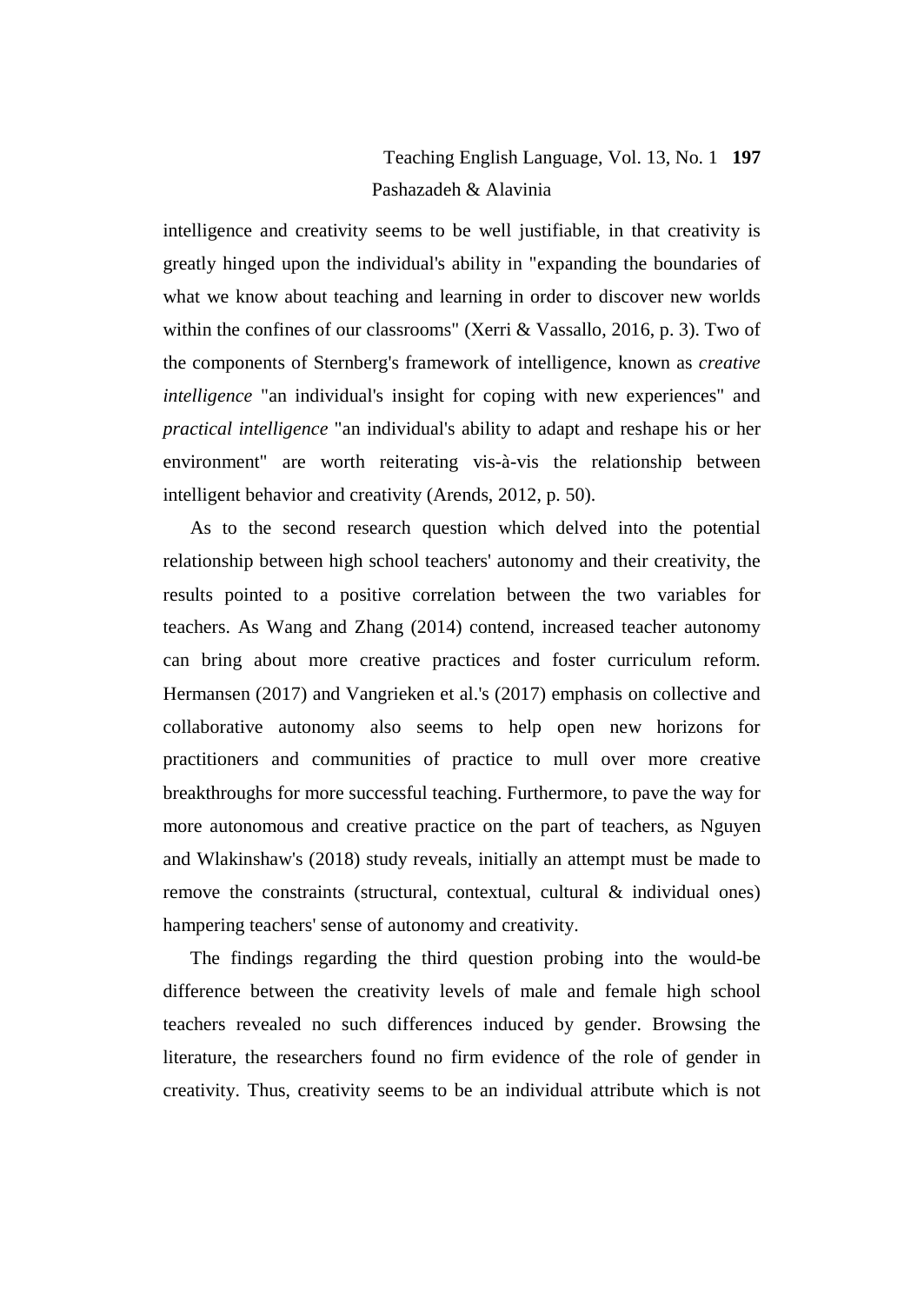Teacher Creativity …

greatly affected by gender differences, though little variation in creativity levels might, at times, be encountered with regard to gender.

Finally, the findings obtained for the fourth research question, which investigated the predictive power of teacher autonomy and emotional intelligence for their creativity, indicated that EQ has a stronger predictive power than autonomy as regards teacher creativity. This finding again corroborates the results obtained in Noorafshan and Jowkar (2013) and Benedek, et al.'s (2016) studies, both of which confirmed the positive correlation between individuals' (emotional) intelligence and creative practice.

## **6. Conclusion and Implications**

The researchers in the study strived to renew attention to the long-established notion of creativity via observing teacher creativity in light of autonomy and emotional intelligence. Though the positive correlation between teacher creativity, on the one hand, and emotional intelligence and autonomy, on the other, was established through the findings of the study, further scrutiny is required to corroborate the findings obtained by the current researchers.

In the wake of the current century, Richards and Rogers (2001) called teachers and teacher trainers' attention toward the focal role of creativity in teaching, maintaining that teachers "need to be able to use approaches and methods flexibly and creatively based on their own judgment and experience. In the process, they should be encouraged to transform and adapt the methods they use to make them their own" (p. 250). Now, the main question is how much we have been able to approach and implement creative practice of teaching throughout the recent years. As browsing the relevant literature in the current study helped reveal, though attention to creativity in teaching has been revitalized in the current decade, more attempts are required to bring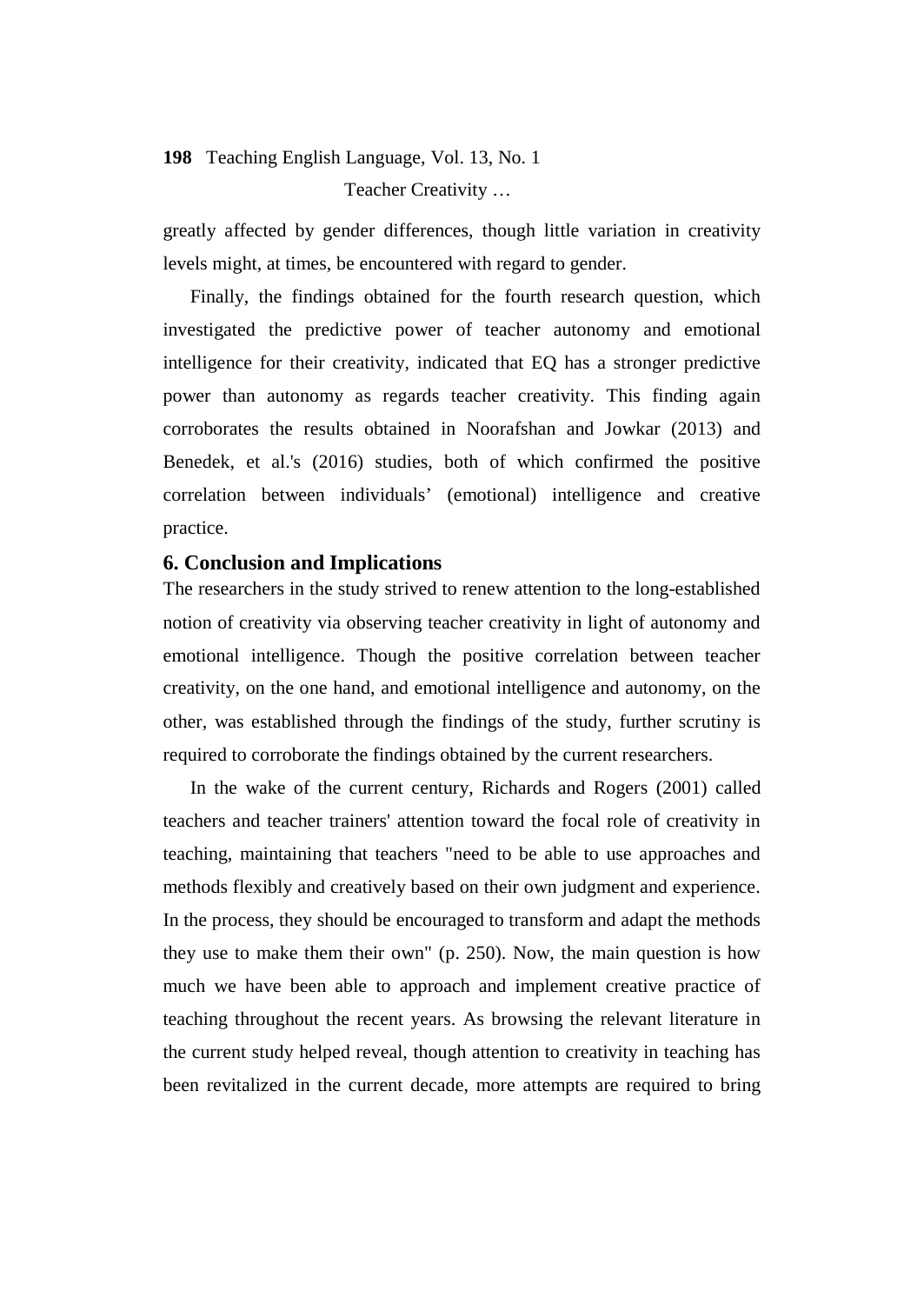# Teaching English Language, Vol. 13, No. 1 **199** Pashazadeh & Alavinia

about further indoctrination and institutionalization of the concept of creativity in pedagogy.

To tackle the issue in a proper way, our endeavors aimed at opening up the space for creative practice of teaching must be organized along the following lines. First and foremost, teachers as the principal agents of change should be trained in how to apply creativity in teaching. As Hall and Simeral (2008, p. 9) state, teachers tend to "suppress their creative intellect and ignore their prior training in order to follow a lockstep, one-size-fits-all instructional program." This may be so because most teachers feel more at ease with the already-familiar and practiced teaching methods and techniques and are reluctant to implement novelty and creativity, which may at times prove to be endangering their career. Indeed, a major impediment limiting teachers' creativity is their "over-reliance on methods and the view that lessons can be looked at as a series of 'plannable' mini-episodes" (Pugliese, 2016, p. 21).

Furthermore, as Mullet et al.'s (2016) meta-analysis of research on creativity revealed, teachers mostly hold restricted, inaccurate and unclear perceptions of creativity, misconceive the meaning of creativity and lack the skills and abilities required for assessment of creativity in learners. Thus, to bring about successful practice of creative teaching, the first step might be empowering teachers by giving them knowledge and awareness of what creativity entails and how it can be implemented.

Second, the constraints thwarting creative practice must be removed to enhance creative teaching. Though some of the constraints are personal, the majority as Nguyen and Wlakinshaw (2018) maintain, are institutional, structural and contextual. Among such extrinsic restraints, mention can be made of the limitations imposed on teachers on the part of prescribed curricular and evaluative regulations. Textbooks, too, may bring about such restrictions for teachers. In this regard, Hall (2011) is of the view that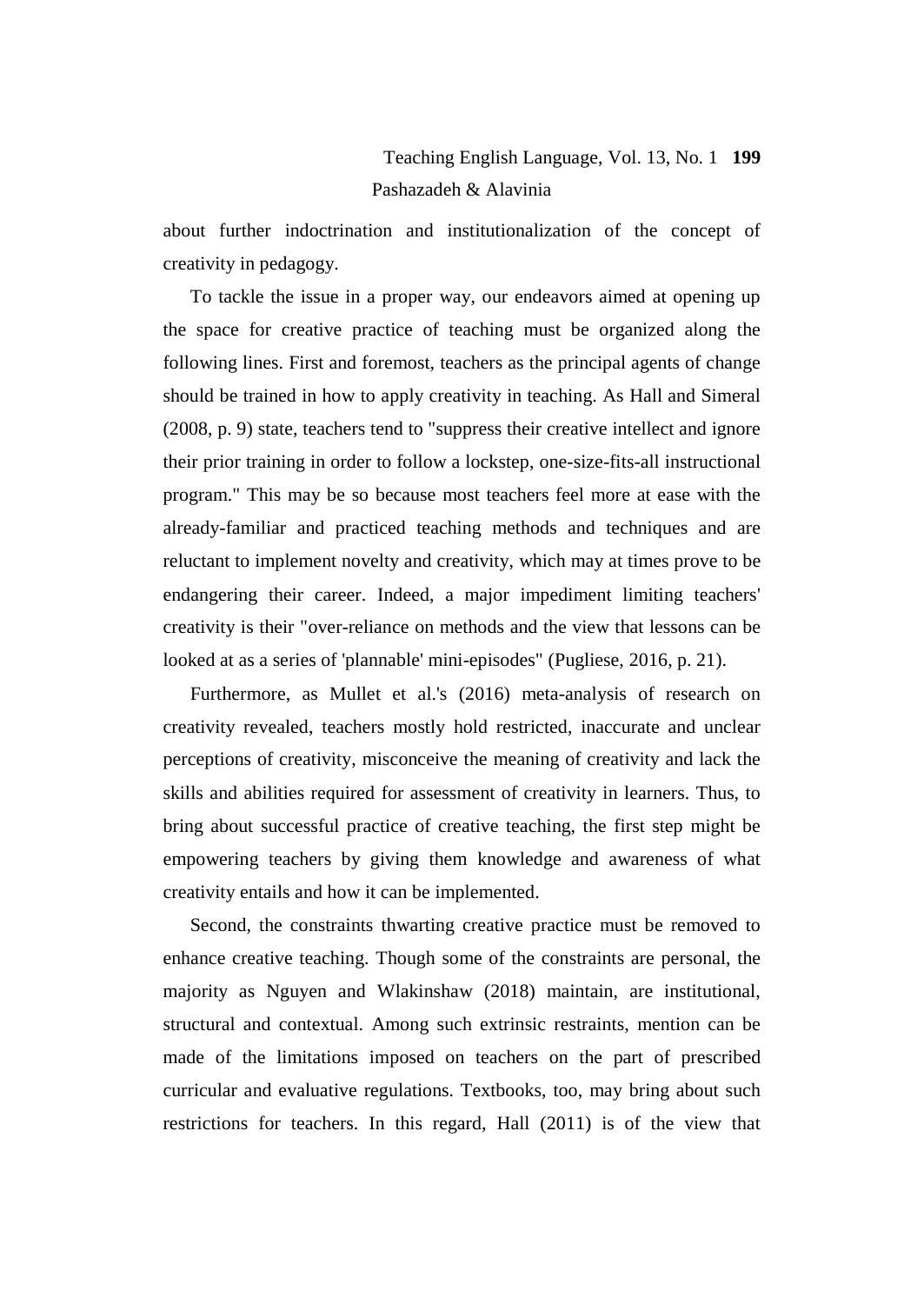# **200** Teaching English Language, Vol. 13, No. 1 Teacher Creativity …

textbooks mostly disregard individual needs and restrain learner creativity. Maley (2016), on the other hand, raises a different argument claiming that constraints also bring about more creative practice of teaching. The logic behind his statement is that "when we are forced to work with limited resources, or within a rigid set of rules, we are stimulated to find creative solutions" (p. 12).

Last but not least, learners must be made familiar with creative learning practice. Creative behavior of teachers and their interest in implementing creative methodologies, can in turn, enhance learners' creativity. As Soh (2017) contends, creativity is a behavioral trait that can be enhanced through the practice of social modelling (the emulation of teacher's creative behavior), reinforcement (providing rewards for learners as they behave creatively) and classroom ecology (enthralling learners in a social context which is laden with creativity).

After all, we ought to subscribe to the view that "creativity is a multifaceted quality, which may be why it has proved so difficult to define" (Maley, 2016). To embark on successful practice of creative teaching, it seems we first need to demystify the concept by removing the misconceptions, wrong beliefs and myths surrounding it (Pugliese, 2016). In so doing, the cooperation of all teachers, teacher trainers and institutional/educational administrators is called for. In addition, as the findings of this study helped reveal, creativity may be enhanced by ameliorating teachers' autonomy and emotional intelligence. Creating opportunities for collaborative experience of autonomy, for instance, as Hermansen (2017) and Vangrieken et al. (2017) maintain, may be among the practical breakthroughs for enhancing teacher creativity.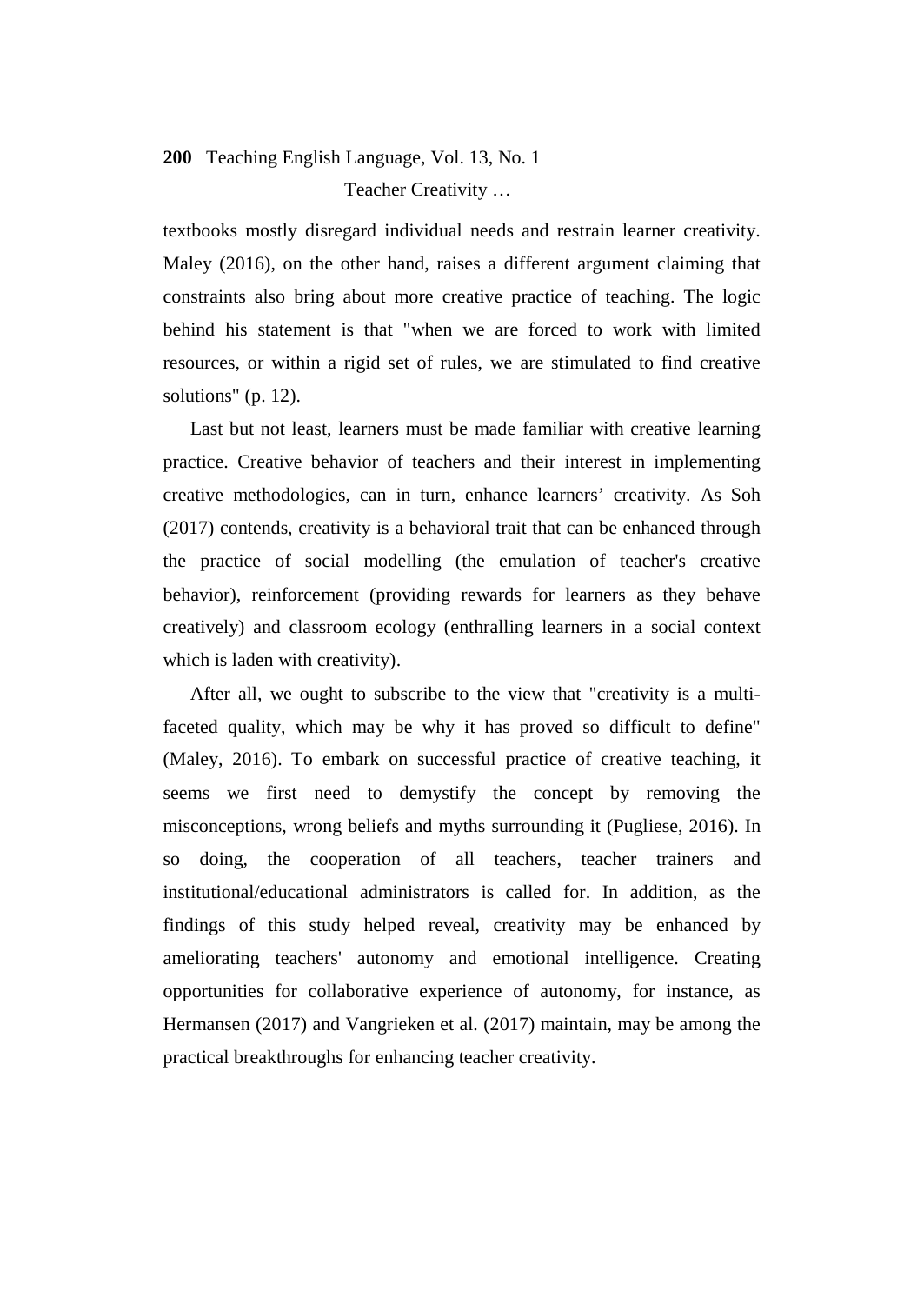#### Pashazadeh & Alavinia

### **References**

- Almeida, L. S., Prieto, L. P., Ferrando, M., Oliveira, E., & Ferrandiz, C. (2008). Torrance test of creative thinking: The question of its construct validity. *Thinking Skills and Creativity, 3*, 53–58.
- Althuizen, N., Wierenga, B., & Rossiter, J. (2010). The validity of two brief measures of creative ability. *Creativity Research Journal, 22*(1), 53–61.
- Arends, R.I. (2012). *Learning to teach* (9<sup>th</sup> edition). New York: McGraw-Hill.
- Bell, N. D., & Pomerantz, A. (2016). *Humor in the classroom: A guide for language teachers and educational researchers*. London, England: Routledge.
- Benedek, M., Nordtvedt, N., Jauk, E., Koschmieder, C., Pretsch, J., Krammer, G., & Neubauer, A. C. (2016). Assessment of creativity evaluation skills: A psychometric investigation in prospective teachers. *Thinking Skills and Creativity, 21*, 75-84.
- Ben Said, S., & Zhang, L. J. (Eds.) (2014). *Language teachers and teaching: Global perspectives, local initiatives*. London: Routledge.
- Brady, K. P. (2006). Emotionally intelligent school administrators: Developing a positive school climate. In J. Pellitteri, R. Stern, C. Shelton, & B. Muller-Ackerman (Eds.), *Emotionally intelligent school counseling* (pp. 151-165). Mahwah, New Jersey: Lawrence Erlbaum Associates.
- Breaugh, J. H. (1985). The measurement of work autonomy. *Human Relations, 38*, 551-570.
- Farrell, T.S.C. (2014). *Reflective practice in ESL teacher development groups: From practices to principles*. UK: Palgrave Macmillan.
- Field, A. (2009). *Discovering statistics using SPSS*. Sage: London.
- Gardiner, P. (2017). Rethinking feedback: Playwriting pedagogy as teaching and learning for creativity. *Teaching and Teacher Education, 65*, 117- 126.
- Gardner, H. (1983). *Multiple intelligences: The theory in practice*. New York: McGraw-Hill.
- Goodwyn, A. (2011). *The expert teacher of English*. London: Routledge.
- Hall, G. (2011). *Exploring English language teaching: Language in action*. London, England: Routledge.
- Hall, P., & Simeral, A. (2008). *Building teachers' capacity for success: A collaborative approach for coaches and school leaders*. Alexandria: Association for Supervision and Curriculum Development.
- Hartley, K. A., Plucker J. A., & Long, H. (2016). Creative self-efficacy and teacher ratings of student creativity in Chinese elementary classrooms. *Thinking Skills and Creativity, 22*, 142–151.
- Heir, J. F., Hult, G. T., Ringle, C. H. & Sarstedt, M. (2013). *A primer on partial least squares structural equation modelling* (PLS-SEM). SAGE: Los Angles.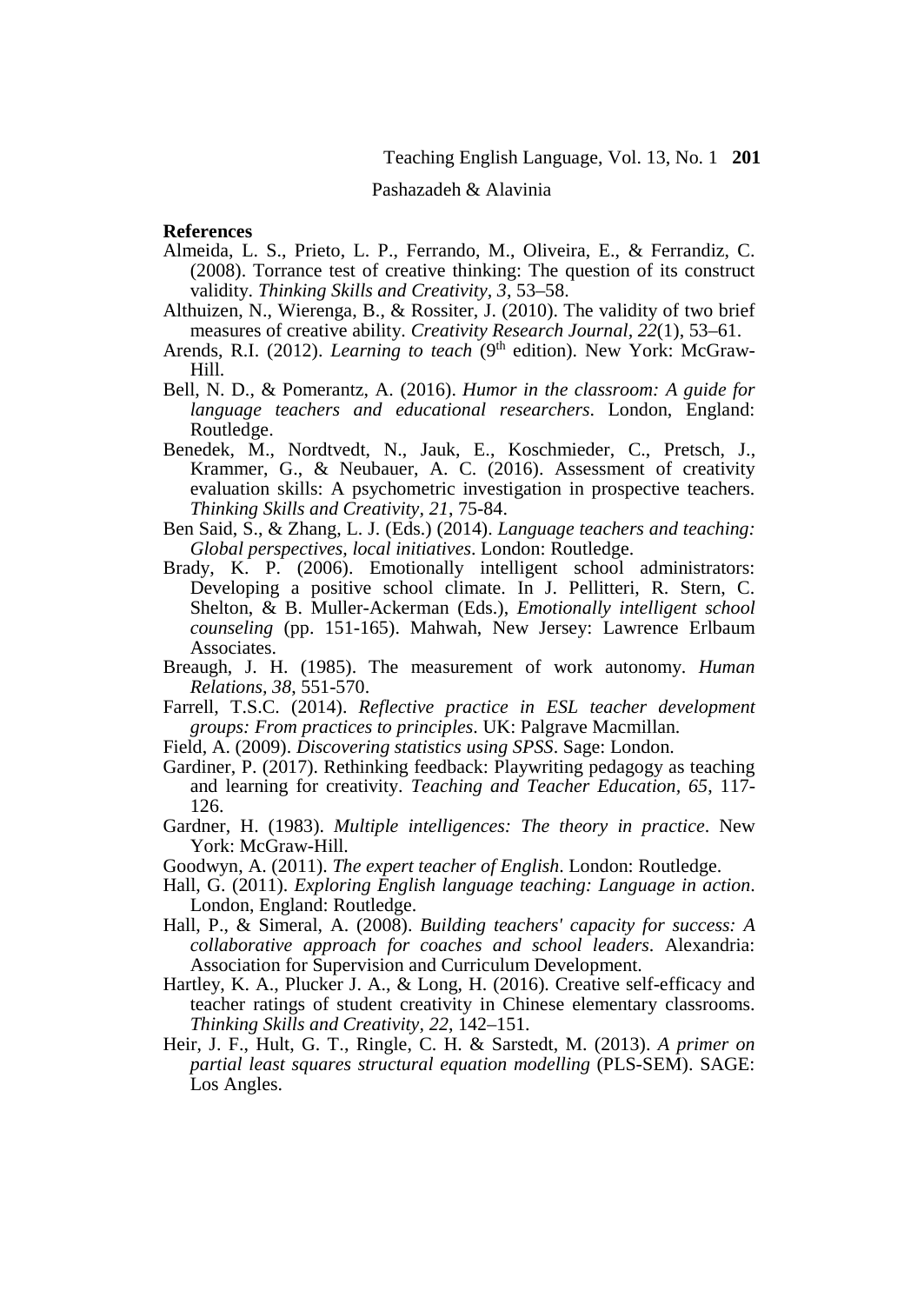Teacher Creativity …

- Hermansen, H. (2017). Knowledge relations and epistemic infrastructures as mediators of teachers' collective autonomy. *Teaching and Teacher Education, 65*, 1-9.
- Jedynak, M. (2012). Gifted visually impaired children learning foreign languages. In M. Pawlak (Ed.), *New perspectives on individual differences in language learning and teaching* (pp. 337-348). Berlin: Springer.
- Jónsdóttir, S. R. (2017). Narratives of creativity: How eight teachers on four school levels integrate creativity into teaching and learning. *Thinking Skills and Creativity, 24*, 127–139.
- Korthagen, F. A. J. (2001). *Linking practice and theory: The pedagogy of realistic teacher education*. Mahwah, New Jersey: Lawrence Erlbaum Associates, Inc.
- Maley, A. (2016). Creativity: The what, the why and the how. In D. Xerri, & O. Vassallo (Eds.), *Creativity in English language teaching*. (pp. 9-18). Malta: Progress Press.
- Montijano Cabrera, M. P. (2014). Textbook use training in EFL teacher education. In J. D. Martínez (Ed.), *English as a foreign language teacher education: Current perspectives and challenges* (pp. 267-286). Amsterdam: Rodopi.
- Mortiboys, A. (2005). *Teaching with emotional intelligence: A step-by-step guide for higher and further education professionals*. London and New York: Routledge.
- Mullet, D., Willerson, A., Lamb, K., Kettler, T. (2016). Examining teacher perceptions of creativity: A systematic review of the literature. *Thinking Skills and Creativity, 21,* 9-30.
- Nguyen, X. N. C. M., & Wlakinshaw, I. (2018). Autonomy in teaching practice: Insights from Vietnamese English language teachers trained in Inner-Circle countries. *Teaching and Teacher Education, 69*, 21-32.
- Noorafshan, N., & Jowkar, B. (2013). The effect of emotional intelligence and its components on creativity. *Procedia Social and Behavioural Sciences,* 84, 791-795.
- Nunan, D. (2013). *Learner-centered English language education: The selected works of David Nunan*. London, England: Routledge.
- Pallant, J. (2007). *SPSS survival manual: A step-by-step guide to data analysis using SPSS program*. England: McGraw-Hill, Open University Press.
- Pugliese, C. (2016). Creativity in the classroom: From a pedagogy of certainties to a pedagogy of possibilities. In D. Xerri, & O. Vassallo (Eds.), *Creativity in English language teaching*. (pp. 19-23). Malta: Progress Press.
- Richards, J. C. (2013). Creativity in language teaching. *Iranian Journal of Language Teaching Research, 1*(3), 19-43.
- Richards, J. C., & Rodgers, T. S. (2001). *Approaches and methods in language teaching* (2<sup>nd</sup> edition). Cambridge: Cambridge University Press.